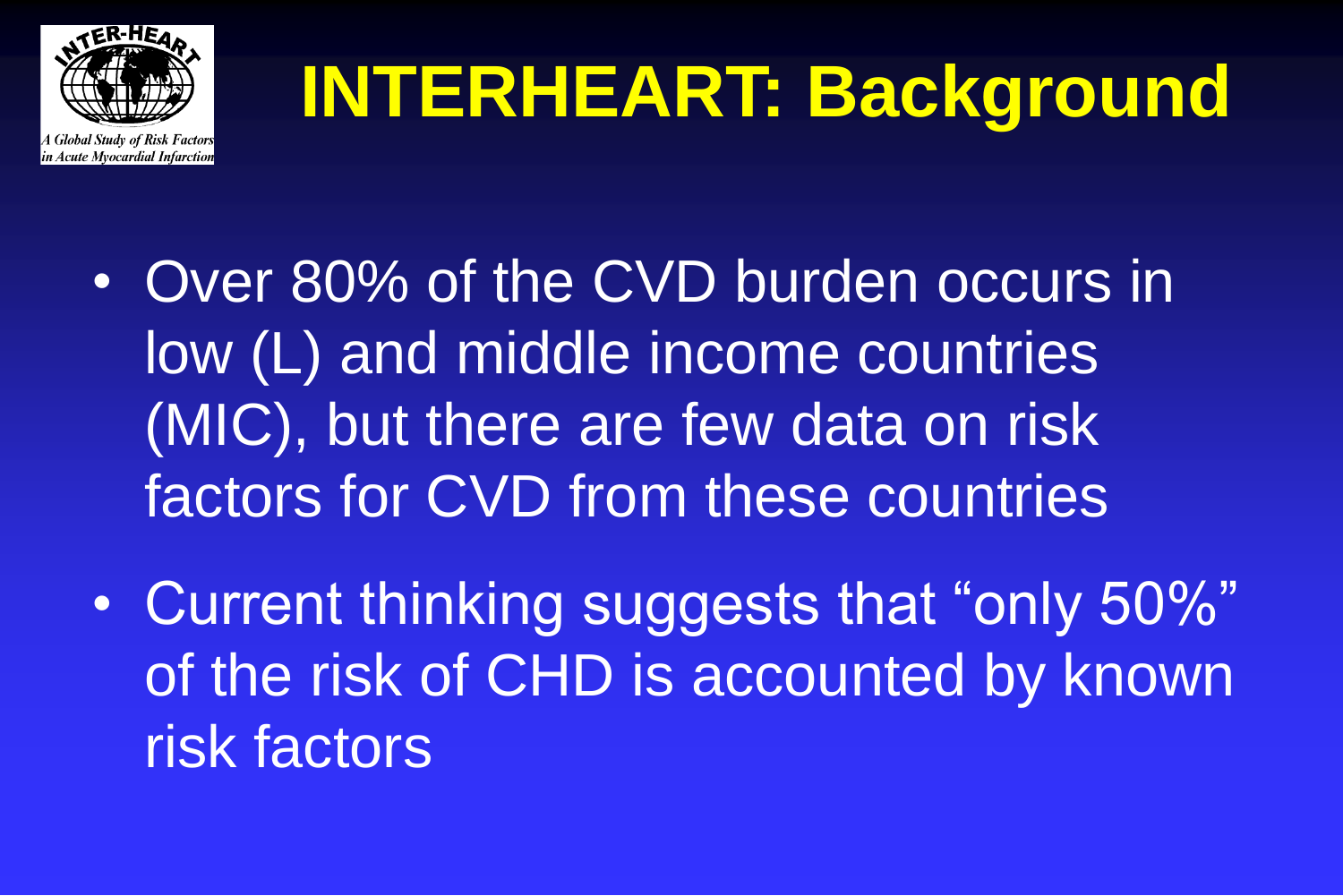

# **INTERHEART: Aims**

- 1. To evaluate the association (odds ratio) of risk factors for MI globally, and in each region; and among major ethnic groups in the world.
- 2. To quantify the impact of each risk factor alone and their combination on the population's risk (population attributable risk, PAR) overall and in each region, ethnic group, in males and females and in young and old.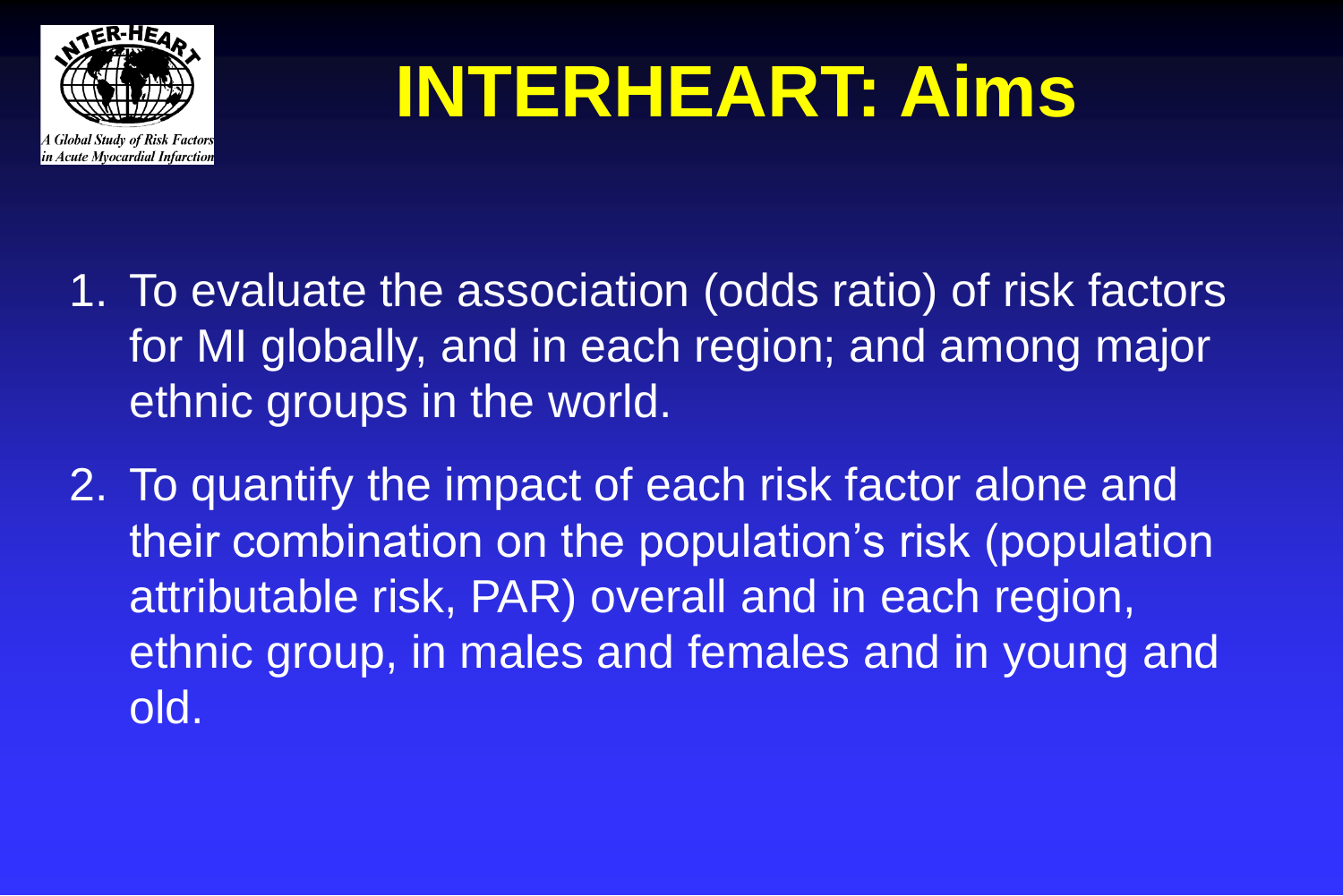

# **Methods**

**Cases**: First MI. **Controls**: Matched to cases by age (+/-5 yr and sex) at each site

Data collected from 262 sites in 52 countries: Questionnaire: demographics, lifestyle, health hx, psychosocial, medications Physical measures: height, weight, waist & hip circum, blood pressure, heart rate

Blood sample: 20 ml

Statistical OR and PAR both presented with 99% confidence intervals. methods: All analyses adjusted for age, sex and region.

*Coordinated by the Population Health Research Institute, McMaster University, Canada*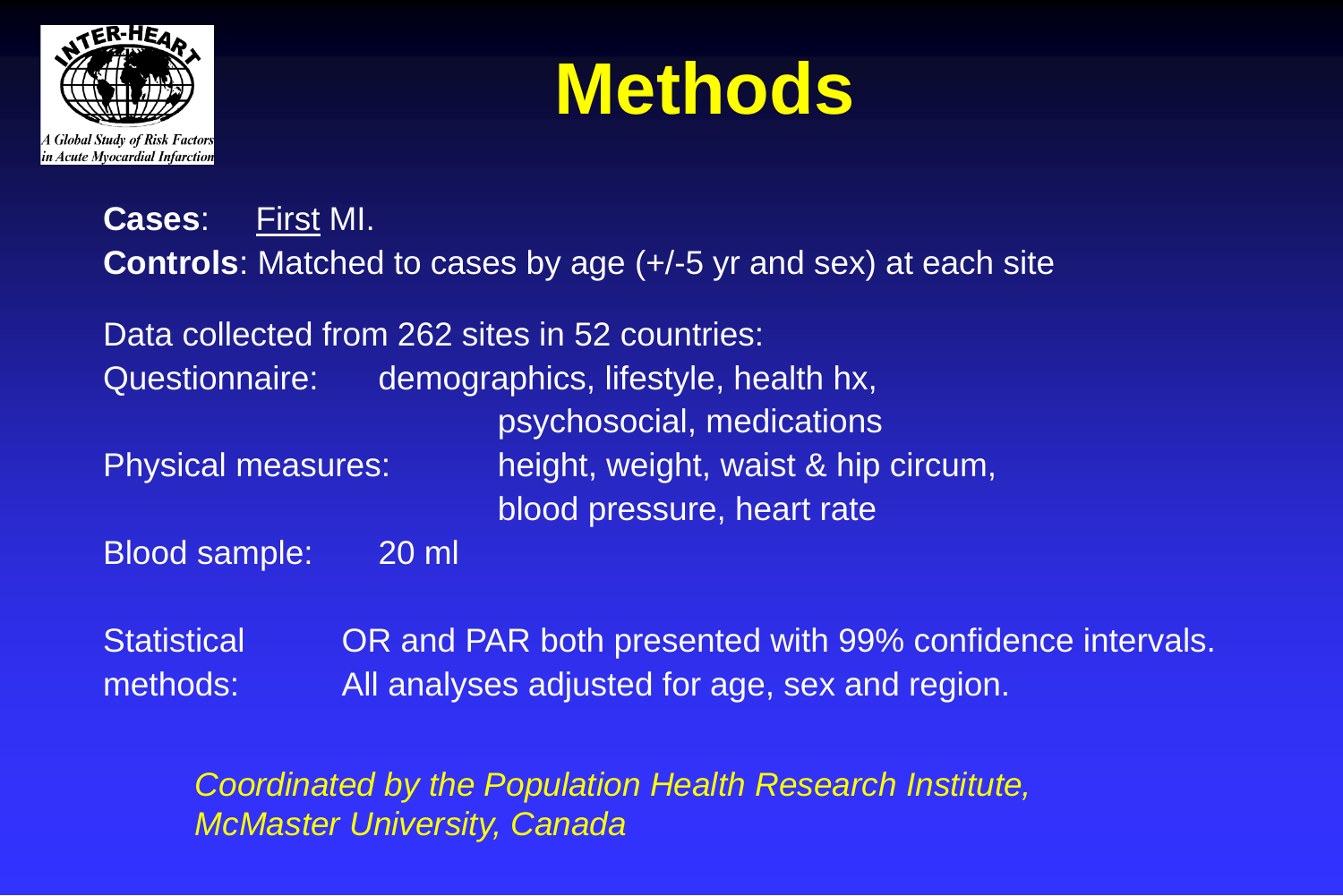

# **INTERHEART: History (1991 to 2004)**

- 1. Single center case-control study (300 + 300) in India 1991-1994
- 2. Multicenter study in India (1200 + 2400) 1994-2003
- 3. Idea and protocol development of INTERHEART 1997-1999
- 4. Vanguard phase 1999-2000
- 5. Full scale recruitment 2000-2003
- 6. Data analysis/publications 2004
-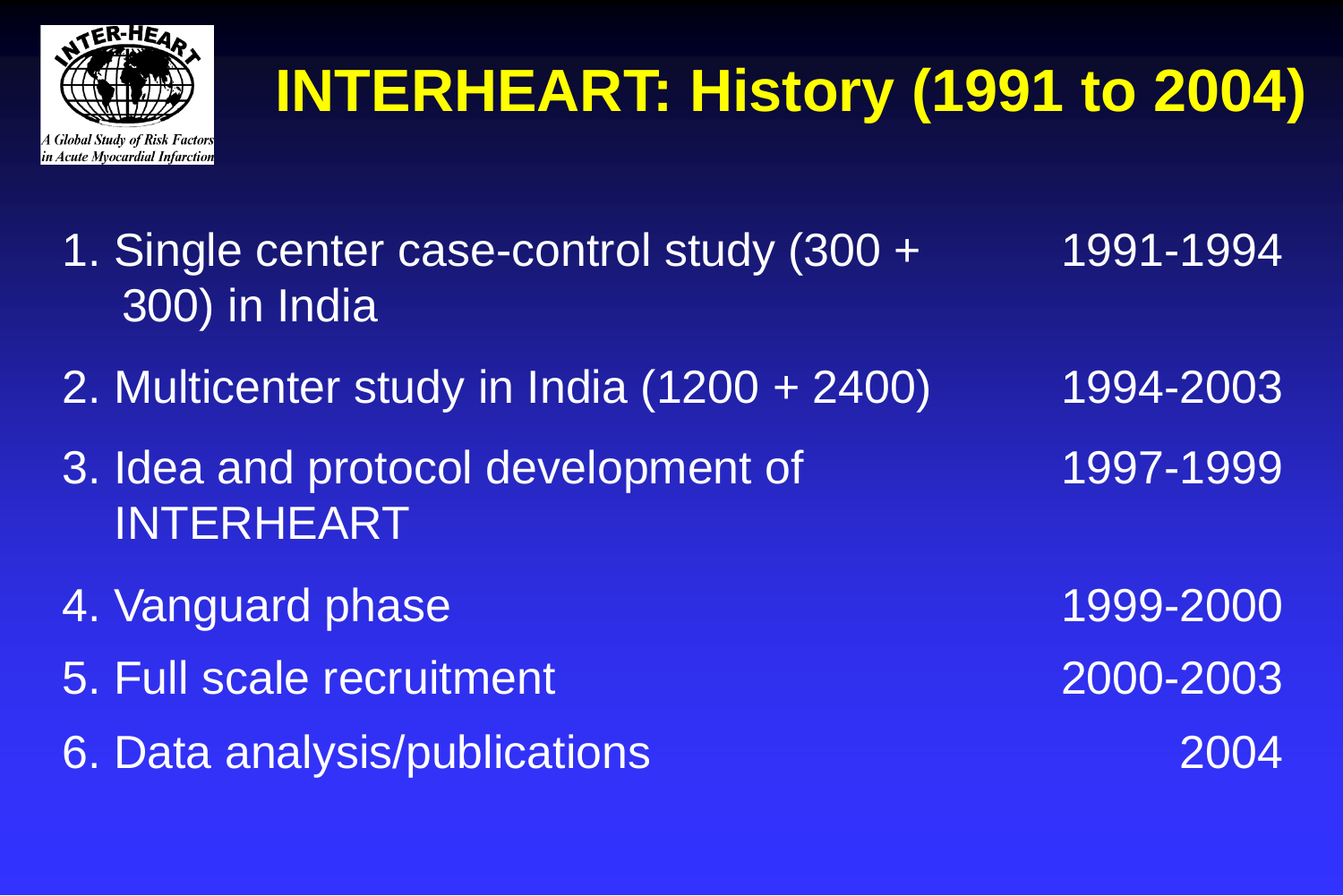

# **INTERHEART**

#### Funded by 39 sources:

- *The Canadian Institutes of Health Research*
- *Heart and Stroke Foundation of Ontario*
- *The International Clinical Epidemiology Network, and*
- *Generous donations from pharmaceutical companies:*
	- Astra Zeneca Aventis
	- Bristol Myers Squibb Knoll
	-
- 
- 
- Novartis **Anti-American Contract Contract Contract Contract Contract Contract Contract Contract Contract Contract Contract Contract Contract Contract Contract Contract Contract Contract Contract Contract Contract Contrac**
- King

Plus multiple sources in various countries.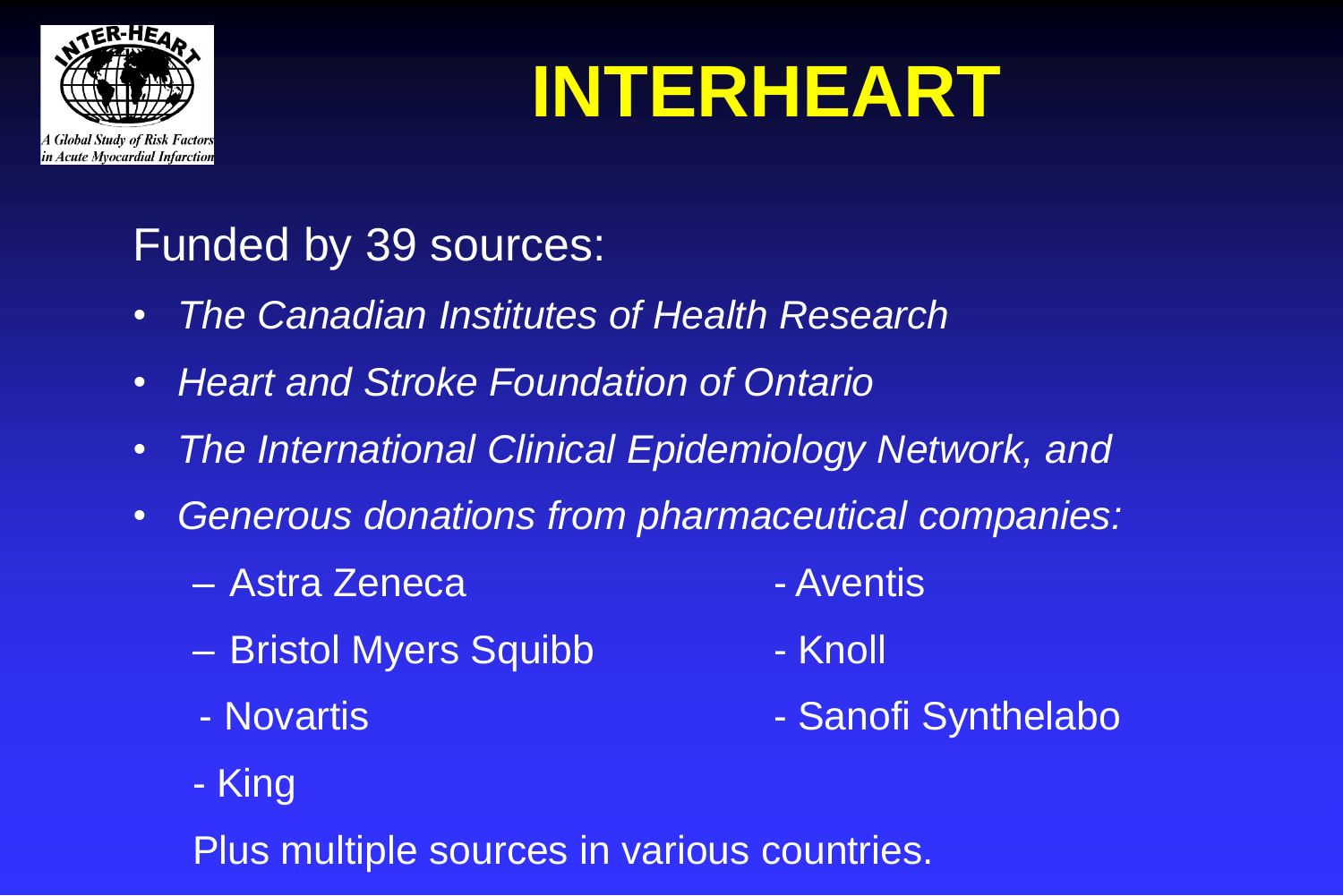

#### **52 Countries Representing Every Inhabited Continent**

**Argentina** Australia **Bahrain Bangladesh** Benin Botswana Brazil **Cameroon** Canada **Chile** China/Hong Kong Colombia

**Croatia** Czech Rep Egypt **Germany Greece Guatemala Hungary** India Iran Israel **Italy** Japan **Kenya** 

Kuwait **Malaysia Mexico** Mozambique **Nepal** New Zealand **Netherlands Nigeria** Pakistan **Philippines** Poland Portugal Qatar

**Russia Seychelles Singapore** S Africa Spain Sri Lanka Sultanate of Oman Sweden Thailand UAE UK USA **Zimbabwe**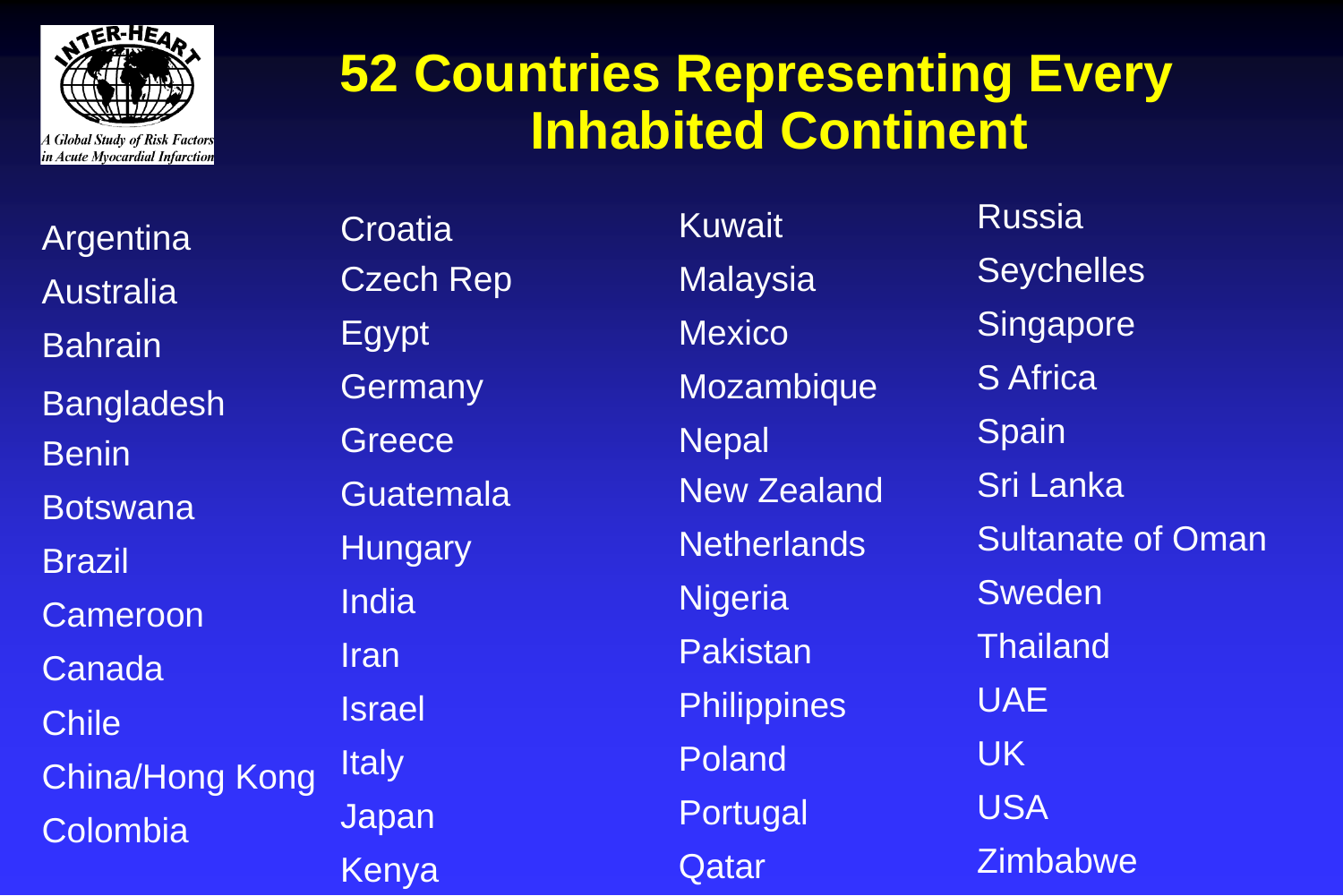

# **National Coordinators**

**Argentina:** Paolasso, Diaz; **ANZ:** Varigos, Hunt; **Bahrain:** Halim; **Bangladesh:** Haque; **Benin:** Agboton; **Botswana:** Onen; **Brazil:** Avezum, Piegas; **Cameroon:** Blackett; **Canada:** Yusuf, Teo; **Chile:** Lanas; **China:** Liu Lisheng; **Colombia:** Bautista; **Croatia:** Rumboldt; **Czech:** Widimsky; **Egypt:**  Khedr; **Germany:** Wittlinger, Rupprecht; **Greece:** Karatzas; **Guatemala:**  Luna; **HK:** Sanderson; **Hungary:** Keltai; **India:** Reddy, Pais; **Iran:** Hasani; Mirkhani; **Israel:** Lewis, Halon; **Italy:** Tognoni, Franzosi; **Japan:** Hori, Sato; **Kenya:** Ogola, Wangai; **Kuwait:** Zubaid; **Malaysia:** Lang; **Mexico:** Ramos-Corrales; **Mozambique:** Damasceno; **Nepal:** Pandey; **Netherlands:** Peters; **Nigeria:** Akinroye; **Pakistan:** Kazmi; **Philippines:** Dans; **Poland:**  Ceremuzynski, Budaj; **Portugal:** Morais; **Qatar:** Gehani; **Russia:** Volkova; **Seychelles:** Panovsky; **Singapore:** Johan; **S Africa:** Steyn; Commerford; Sliwa; **Spain:** Valentin; **S Lanka:** Mendis, Jayalath; **Oman:** Al Hinai; **Sweden:** Rosengren; **Thailand:** Sitthi-Amorn; **UAE:** Almahmeed; **UK:** Fox, Flather; **USA:** Probstfield; **Zimbabwe:** Chifamba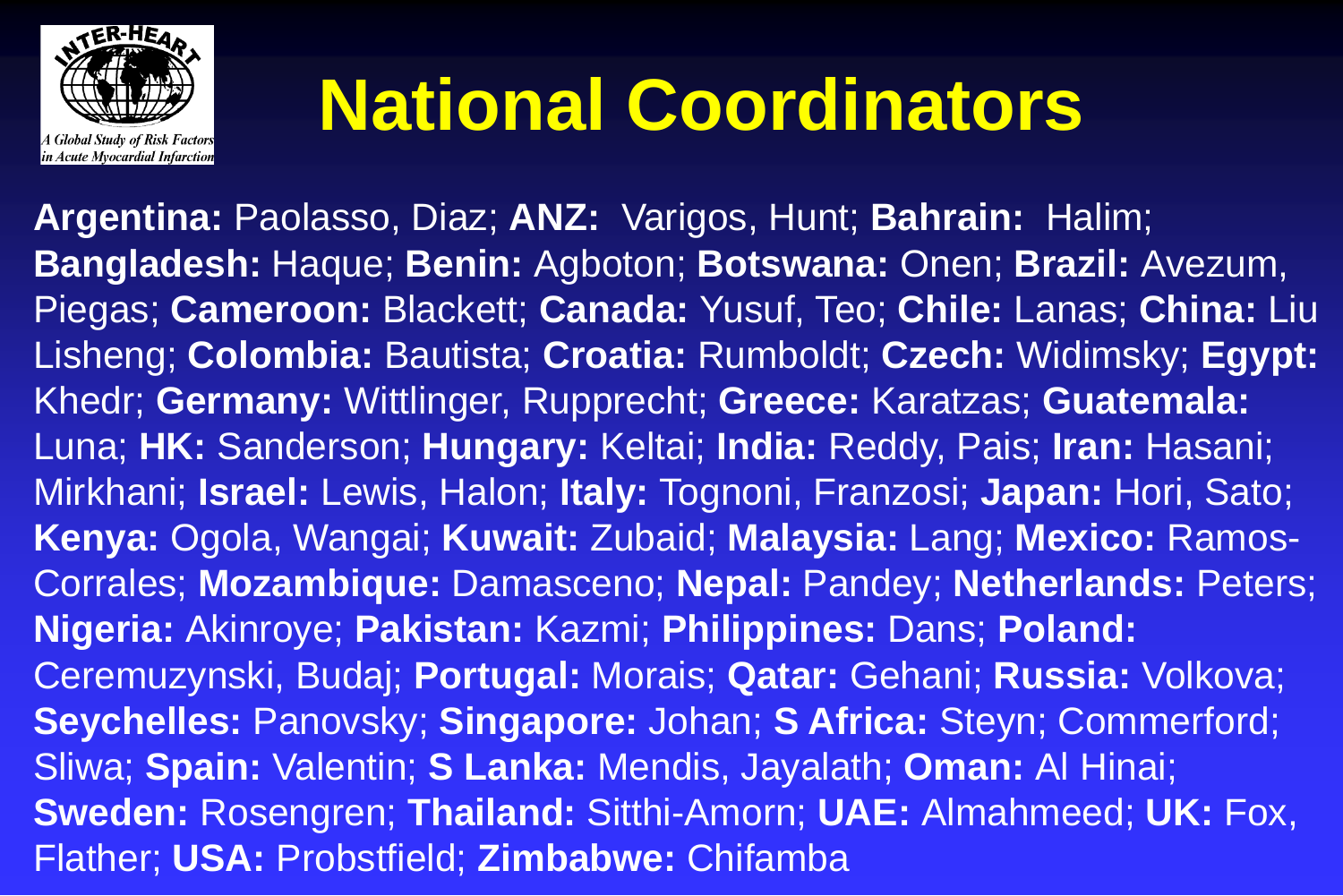

### **15,152 MI cases and 14,820 controls**

#### Distribution by region Distribution by ethnicity

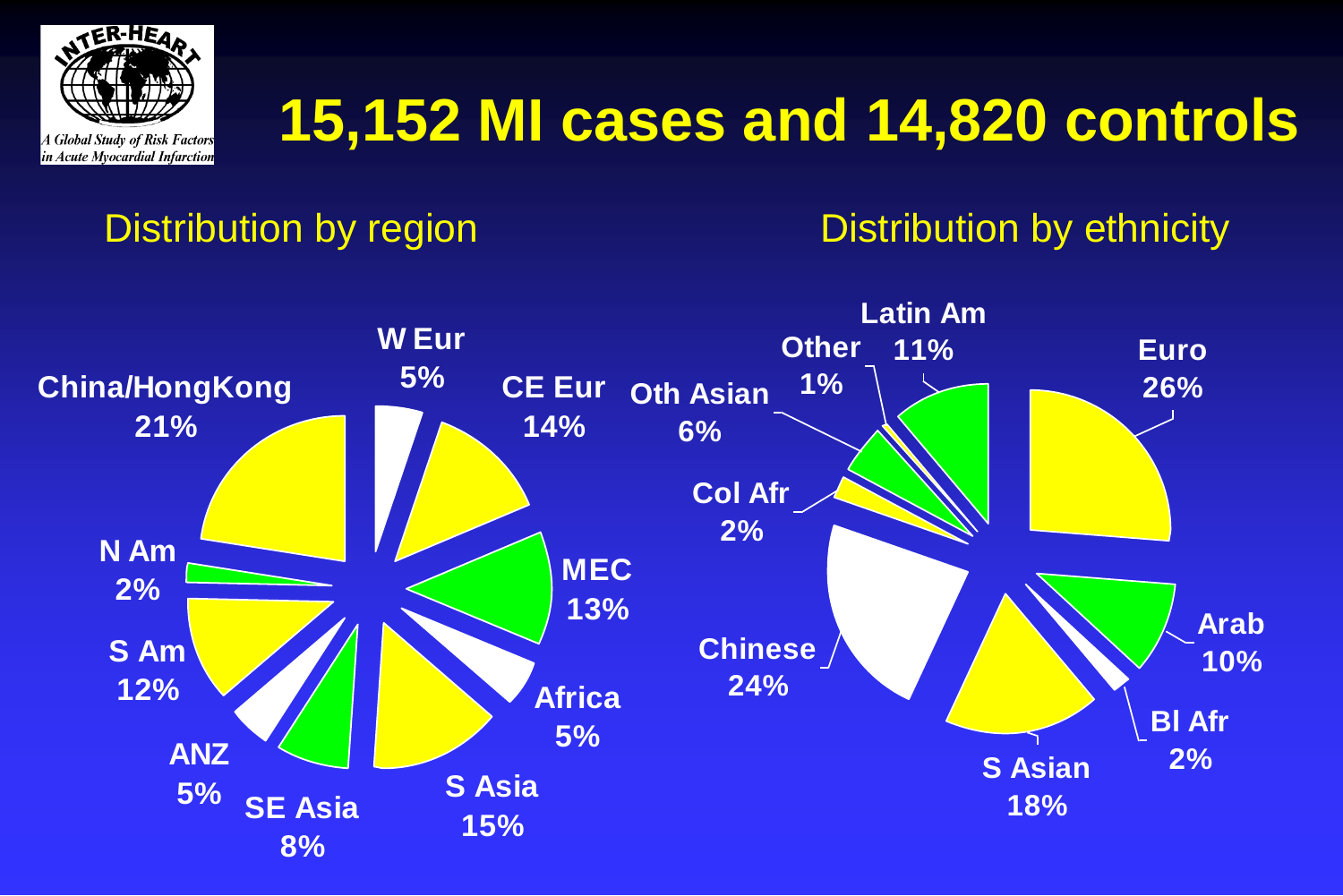

### **Mean age of male and female cases, overall and by region**

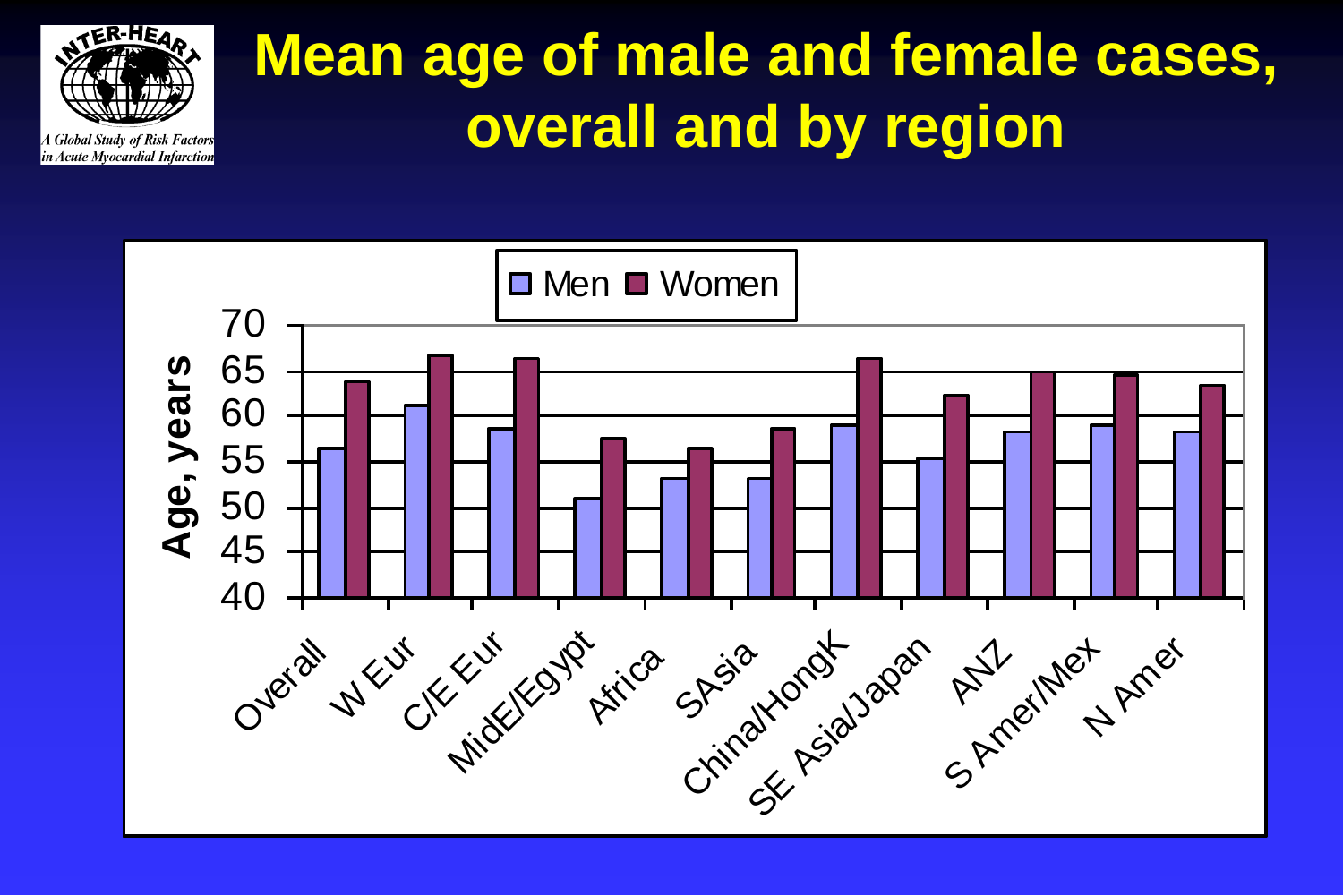

#### INTERHEART: Apolipoprotein B/A-1 and MI

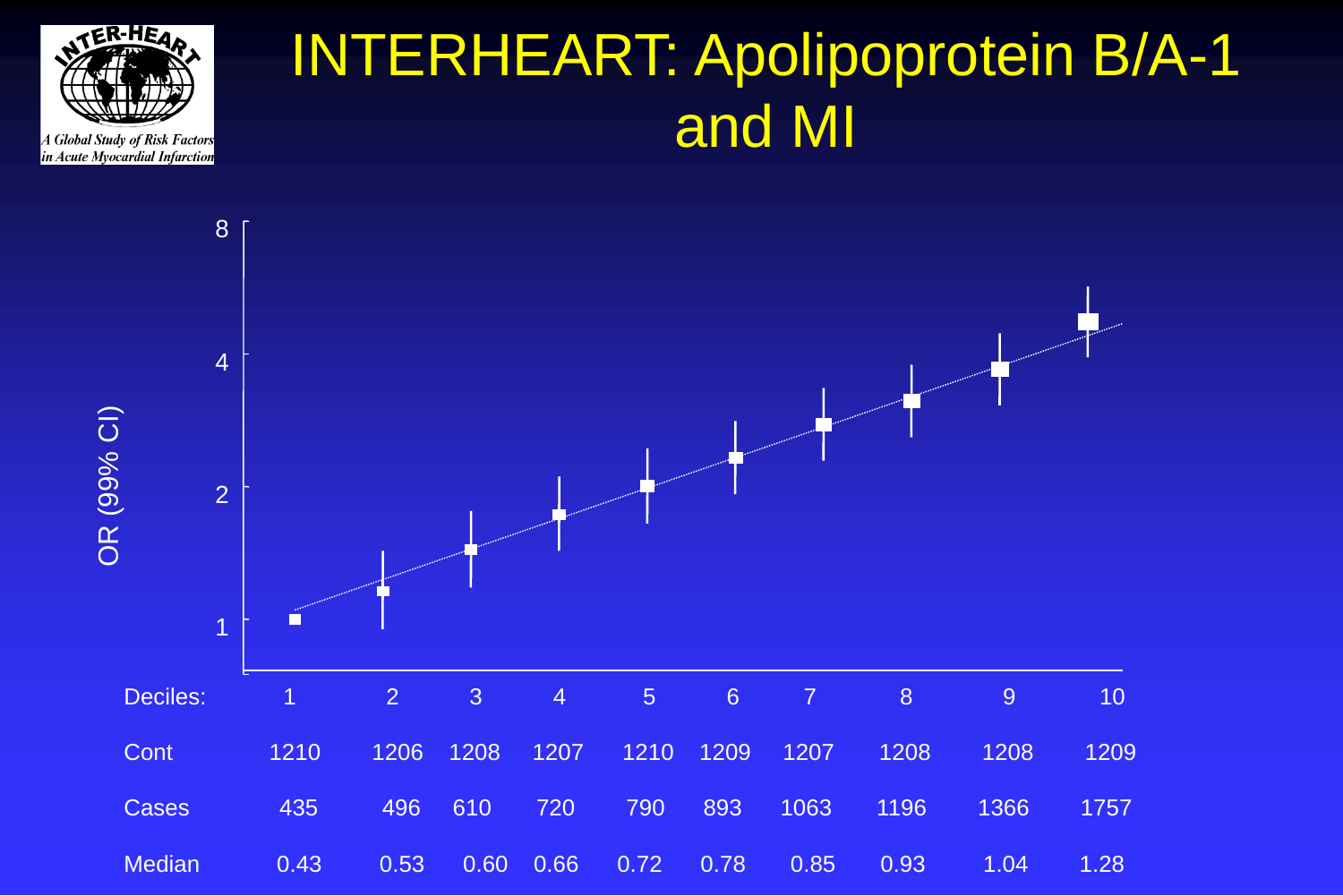

#### INTERHEART: Smoking and MI

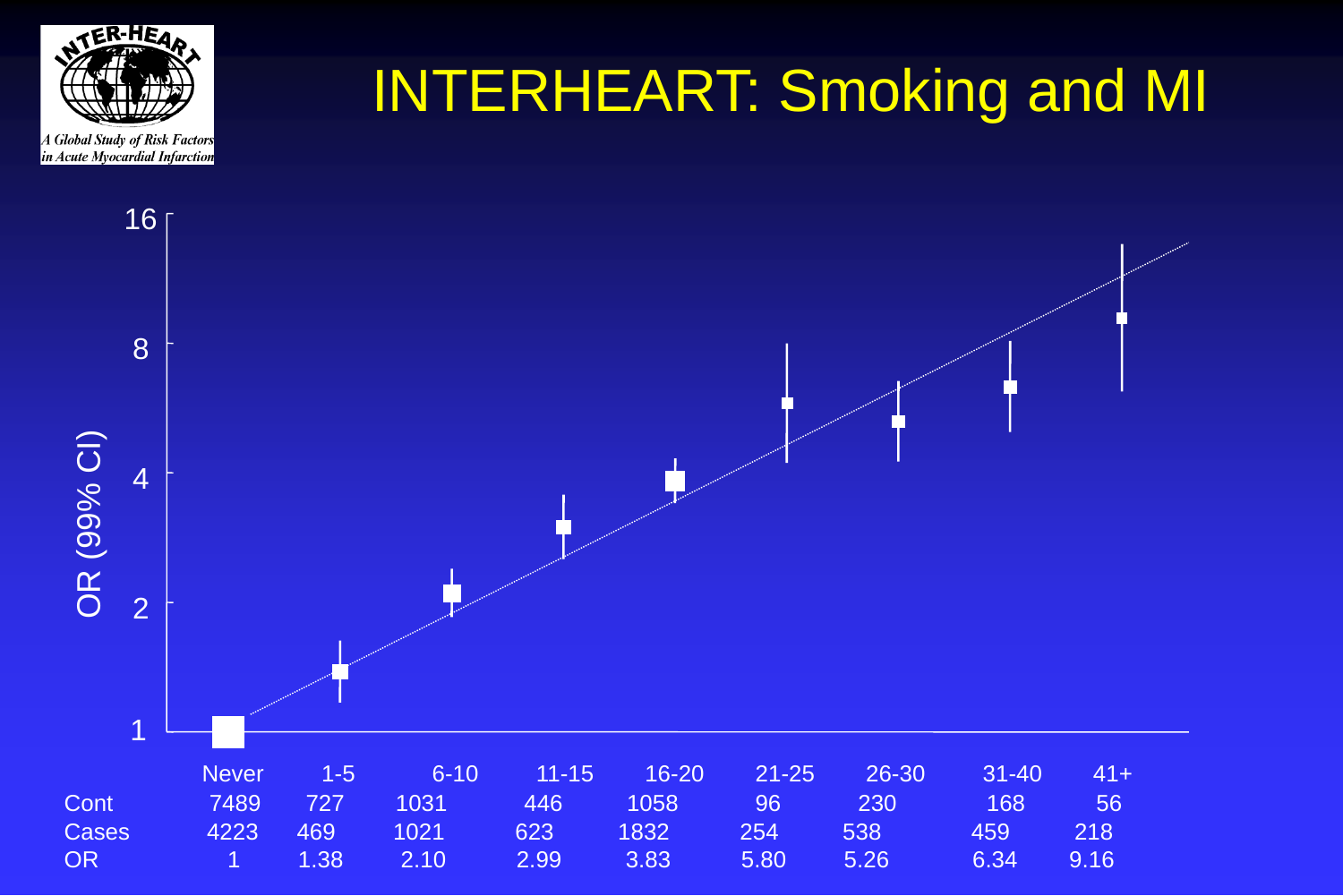

### **Risk of AMI associated with Risk Factors in the Overall Population**

| <b>Risk factor</b>    |                | <b>% Cont % Cases</b> | <b>OR (99% CI) adj</b> | <b>OR (99% CI) adj</b>           |
|-----------------------|----------------|-----------------------|------------------------|----------------------------------|
|                       |                |                       | for age, sex, smok     | for all                          |
| ApoB/ApoA-1 $(5 v 1)$ | 20.0           | 33.5                  | 3.87(3.39, 4.42)       | 3.25(2.81, 3.76)                 |
| <b>Curr smoking</b>   | 26.8           | 45.2                  | 2.95(2.72, 3.20)       | 2.87(2.58, 3.19)                 |
| <b>Diabetes</b>       | 7.5            | 18.4                  | 3.08(2.77, 3.42)       | 2.37(2.07, 2.71)                 |
| <b>Hypertension</b>   | 21.9           | 39.0                  | 2.48 (2.30, 2.68)      | 1.91(1.74, 2.10)                 |
| Abd Obesity (3 v 1)   | 33.3           | 46.3                  | $2.22$ (2.03, 2.42)    | $1.\overline{62}$ $(1.45, 1.80)$ |
| <b>Psychosocial</b>   | $\blacksquare$ | $\sim$                | $2.51$ (2.15, 2.93)    | 2.67(2.21, 3.22)                 |
| Veg & fruits daily    | 42.4           | 35.8                  | 0.70(0.64, 0.77)       | 0.70(0.62, 0.79)                 |
| <b>Exercise</b>       | 19.3           | 14.3                  | 0.72(0.65, 0.79)       | 0.86(0.76, 0.97)                 |
| <b>Alcohol Intake</b> | 24.5           | 24.0                  | 0.79(0.73, 0.86)       | 0.91(0.82, 1.02)                 |
| <b>All combined</b>   | $\blacksquare$ | $\blacksquare$        | 129.2 (90.2, 185.0)    | 129.2(90.2, 185.0)               |
| <b>All combined</b>   |                |                       | 333.7 (230.2, 483.9)   | 333.7 (230.2, 483.9)             |
| (extremes)            |                |                       |                        |                                  |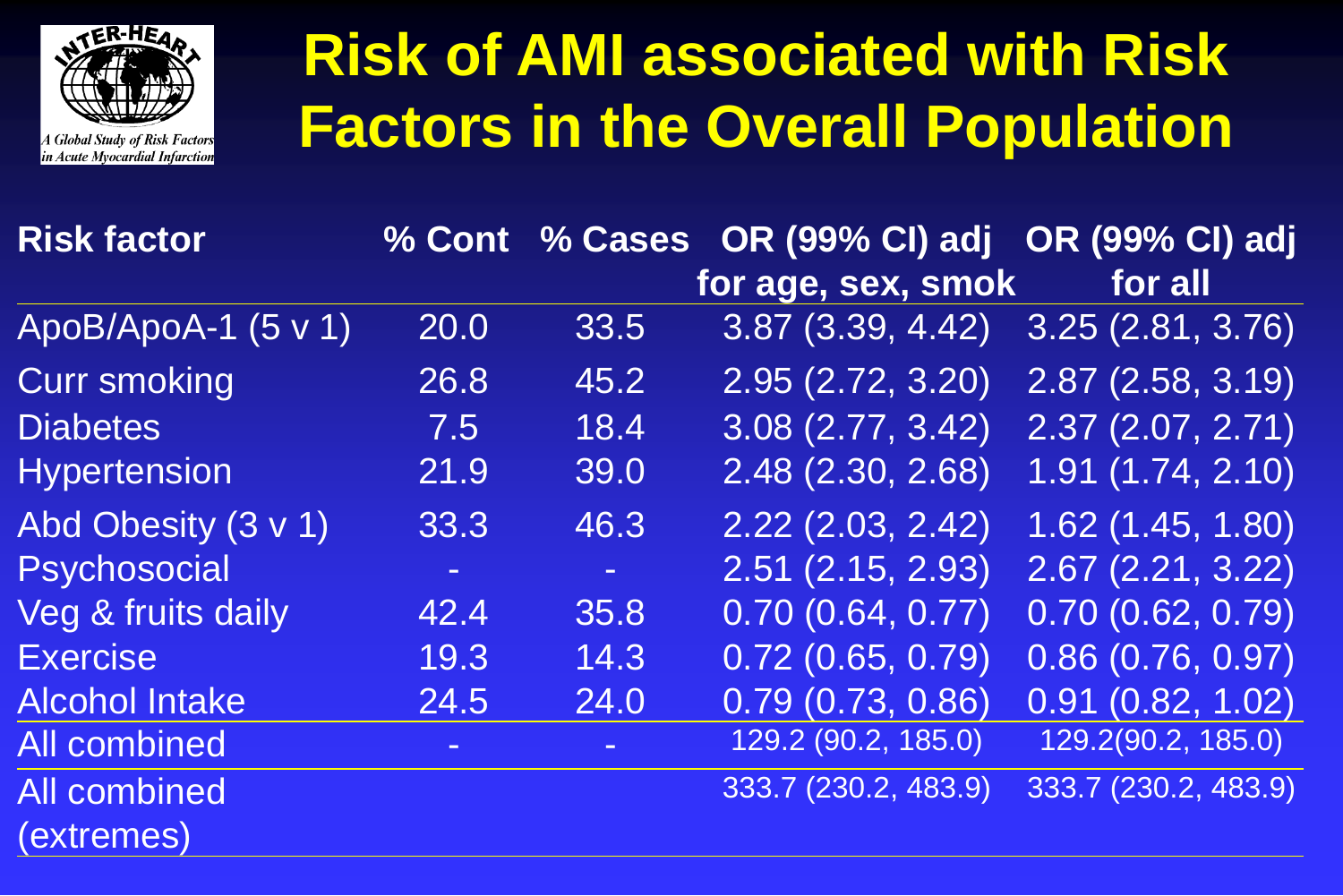

### **Risk of AMI associated with Risk Factors in the Overall Population**

| Risk factor         |      | % Cont % Cases | <b>PAR 1 (99% CI)</b> | <b>PAR 2 (99% CI)</b> |
|---------------------|------|----------------|-----------------------|-----------------------|
| ApoB/ApoA-1(5 v 1)  | 20.0 | 33.5           | [54.1 (49.6, 58.6)]   | 49.2 (43.8, 54.5)     |
| <b>Curr smoking</b> | 26.8 | 45.2           | 36.4(33.9,39.0)       | 35.7,(32.5,39.1)      |
| <b>Diabetes</b>     | 7.5  | 18.5           | 12.3(11.2, 13.5)      | 9.9(8.5, 11.5)        |
| <b>Hypertension</b> | 21.9 | 39.0           | 23.4(21.7, 25.1)      | 17.9 (15.7, 20.4)     |
| Abd Obesity (3 v 1) | 33.3 | 46.3           | 33.7 (30.2, 37.4)     | 20.1 (15.3, 26.0)     |
| Psychosocial        | ÷,   | $\equiv$       | 28.8 (22.6, 35.8)     | 32.5(25.1, 40.8)      |
| Veg & fruits daily  | 42.4 | 35.8           | 12.9 (10.0, 16.6)     | 13.7(9.9, 18.6)       |
| <b>Exercise</b>     | 19.3 | 14.3           | 25.5(20.1, 31.8)      | 12.2(5.5, 25.1)       |
| <b>Alcohol</b>      | 24.5 | 24.0           | 13.9(9.3, 20.2)       | 6.7(2.0, 20.2)        |
| <b>Combined</b>     |      | $\blacksquare$ | 90.4 (88.1, 92.4)     | 90.4 (88.1, 92.4)     |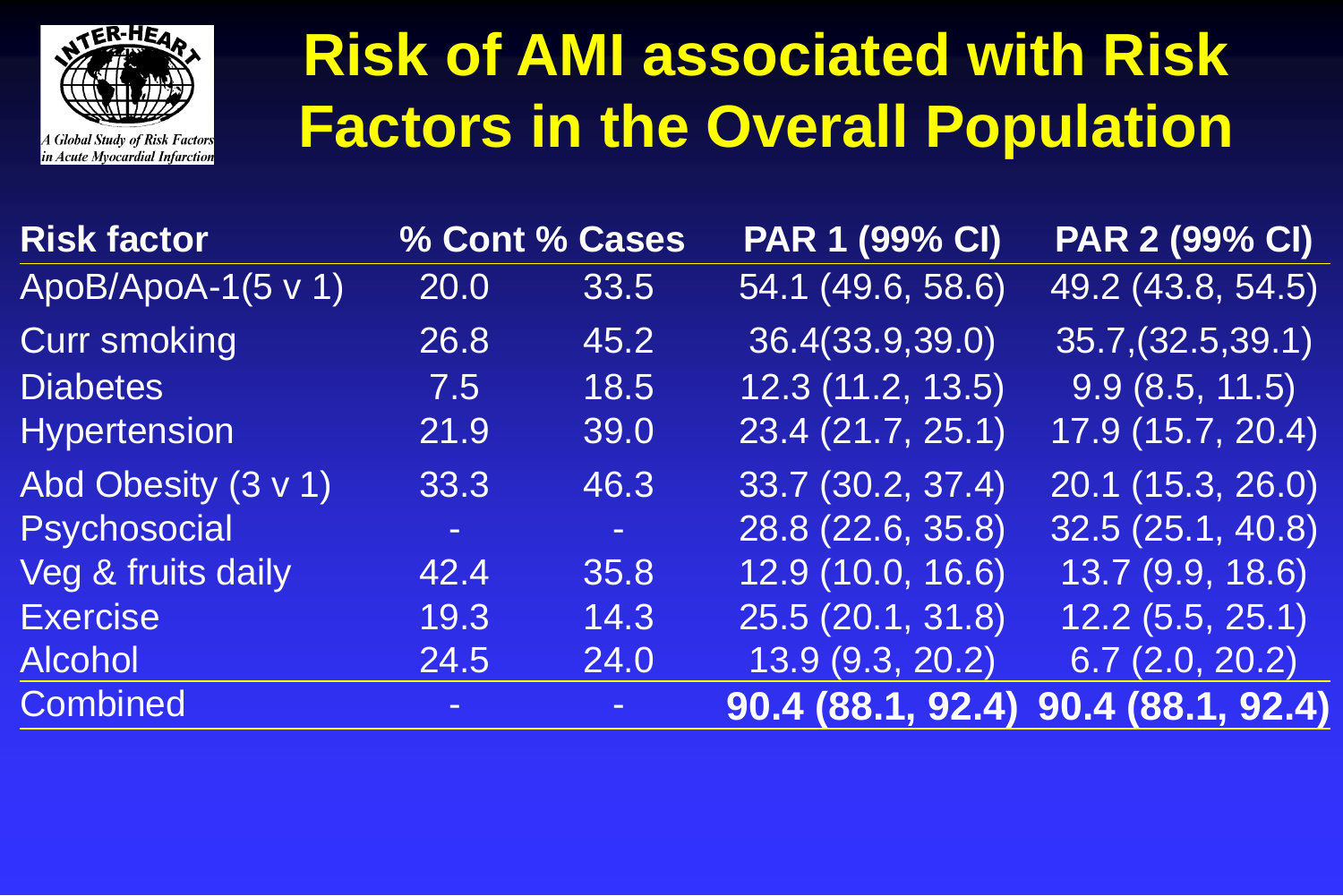

#### **INTERHEART:Risk of AMI with Multiple Risk Factors**

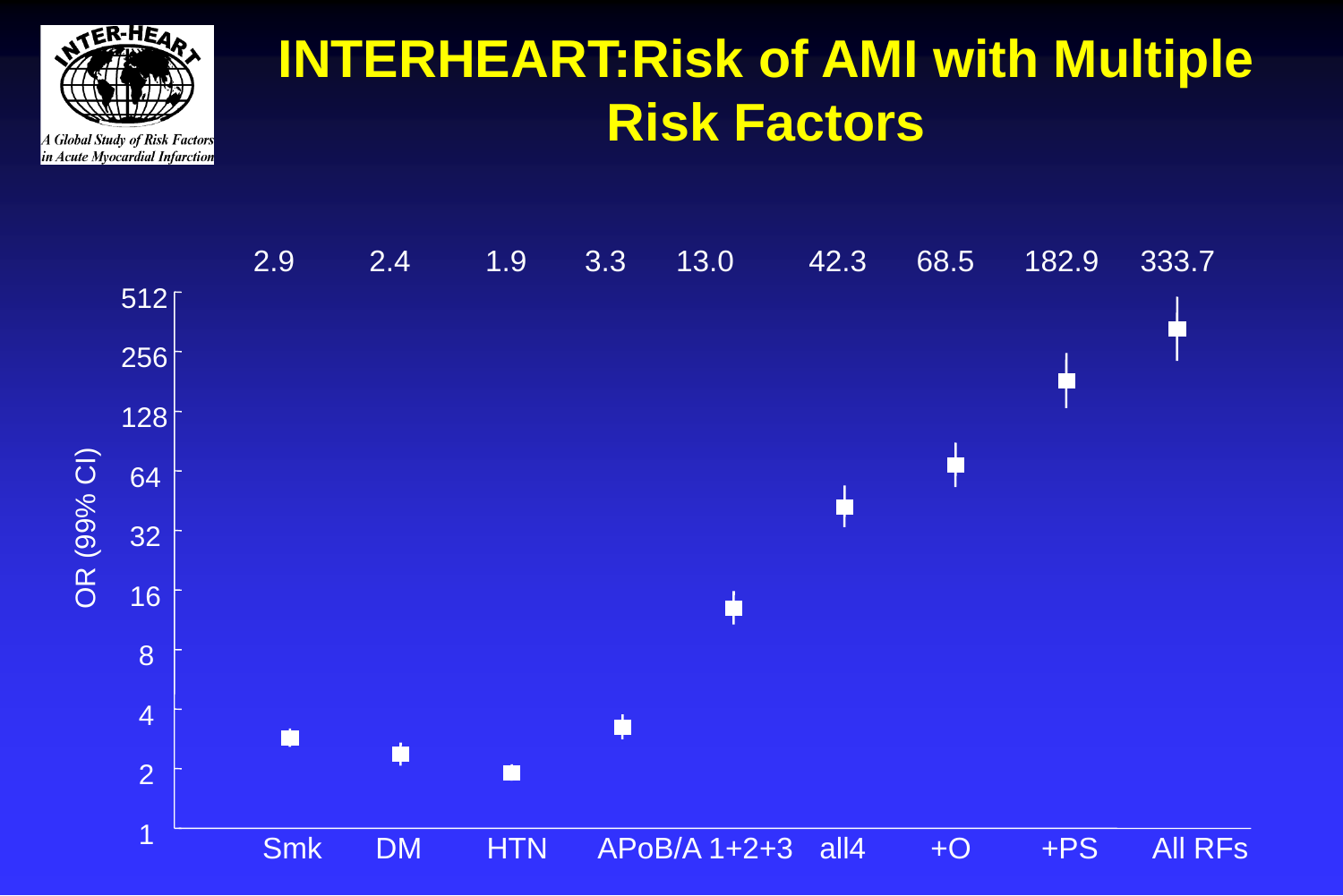

#### **INTERHEART: Decreased Risk of AMI with Avoidance of Smoking; Daily Fruits/Veg, Reg Phys Activity & Alcohol**

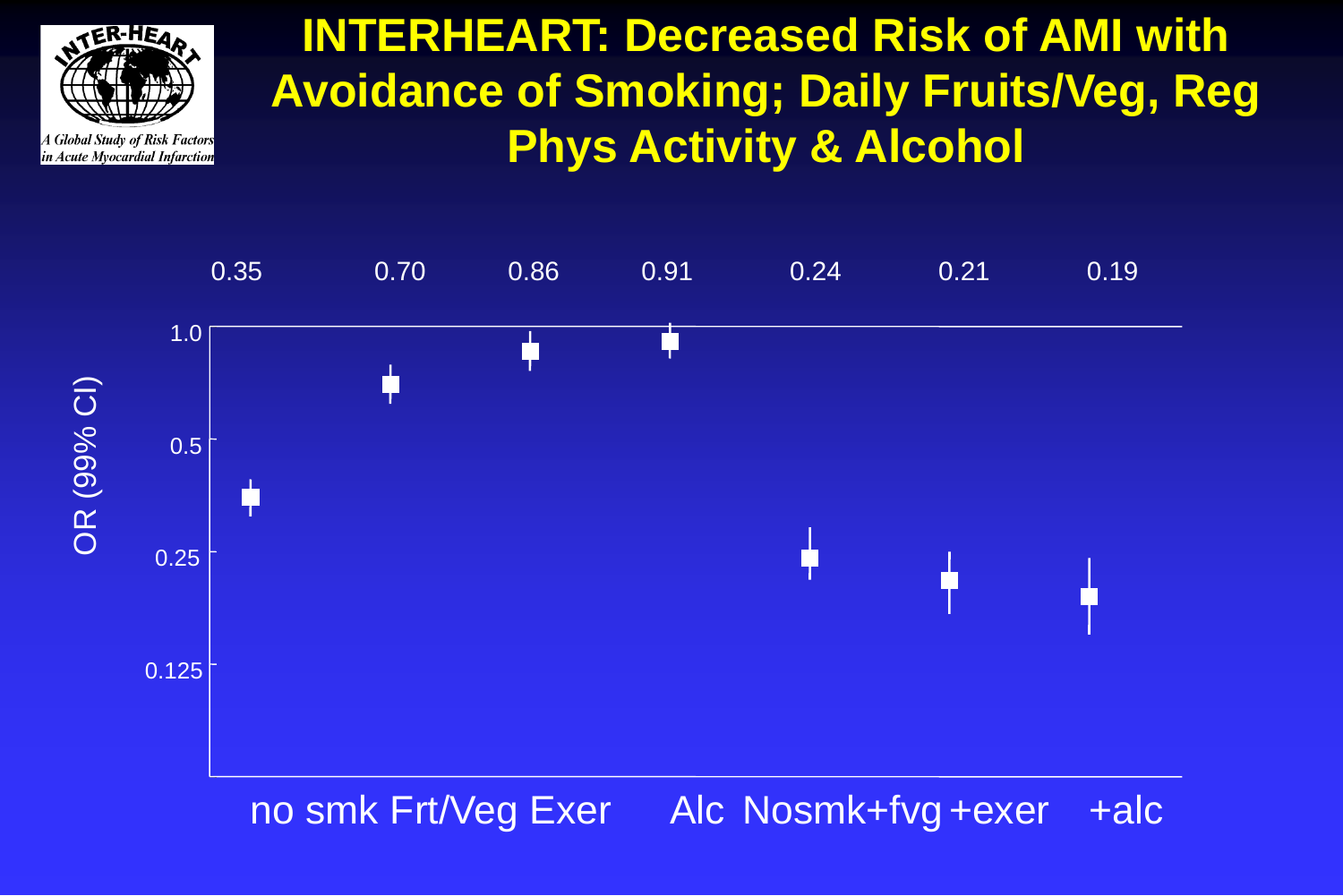

### **Population Attributable Risk by Region and Overall**

#### LIFESTYLE FACTORS

| Region              | Smoke % | Fr/vg % | Exer % | Alc %  | <b>AII LS</b> |
|---------------------|---------|---------|--------|--------|---------------|
| W. Europe           | 28.9    | 12.9    | 38.8   | 18.9   | 67.8          |
| <b>E/C Europe</b>   | 30.2    | 10.2    | 11.3   | 12.9   | 49.6          |
| <b>Middle East</b>  | 44.8    | 8.1     | 4.0    | $-4.4$ | 45.5          |
| <b>Africa</b>       | 38.0    | 3.8     | 11.1   | 27.3   | 63.2          |
| S. Asia             | 37.5    | 18.4    | 24.3   | $-5.3$ | 55.2          |
| China               | 35.8    | 17.8    | 21.1   | 5.3    | 62.4          |
| S.E. Asia           | 36.2    | 11.2    | 31.4   | 27.9   | 69.9          |
| <b>Australia/NZ</b> | 44.7    | 10.7    | 23.8   | 18.5   | 65.8          |
| S. America          | 38.5    | 6.7     | 27.2   | $-3.1$ | 56.9          |
| N. America          | 26.3    | 19.8    | 25.3   | 25.3   | 59.8          |
| <b>Overall 1</b>    | 36.2    | 12.9    | 25.5   | 13.9   | 62.8          |
| <b>Overall 2</b>    | 35.7    | 13.7    | 12.2   | 6.7    | 54.6          |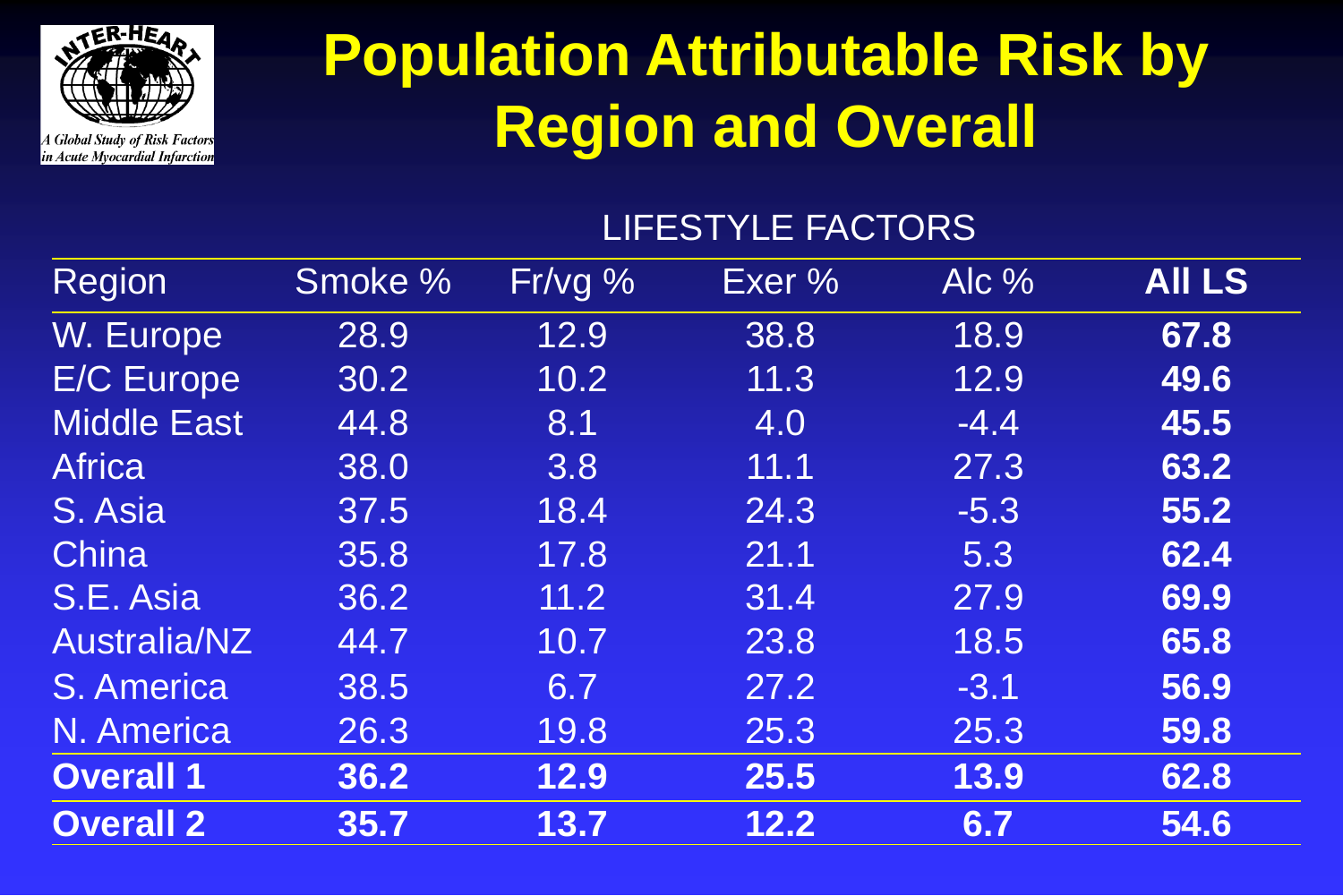

### **Population Attributable Risk by Region and Overall**

#### NON-LIFESTYLE RISK FACTORS

| Region              | HTN % | Diab %           | Abd Obes %       | All PS% | Lipids % | All 9 RF |
|---------------------|-------|------------------|------------------|---------|----------|----------|
| W. Europe           | 22.0  | 14.9             | 63.6             | 38.9    | 44.6     | 94.0     |
| <b>E/C Europe</b>   | 24.5  | 9.1              | 28.0             | 4.9     | 35.0     | 72.5     |
| <b>Middle East</b>  | 9.7   | 15.5             | 26.7             | 41.6    | 70.5     | 95.0     |
| <b>Africa</b>       | 29.9  | 17.1             | 58.3             | 40.0    | 74.1     | 97.4     |
| S. Asia             | 19.4  | 12.1             | 37.0             | 15.9    | 58.7     | 89.4     |
| China               | 22.1  | 10.0             | 5.5 <sub>1</sub> | 35.6    | 43.8     | 89.9     |
| S.E. Asia           | 38.4  | 21.0             | 58.0             | 26.7    | 67.7     | 93.7     |
| <b>Australia/NZ</b> | 22.8  | $\overline{7.2}$ | 61.6             | 28.9    | 43.4     | 89.5     |
| S. America          | 32.8  | 12.8             | 45.4             | 35.6    | 47.6     | 89.4     |
| N. America          | 18.9  | 7.9              | 59.6             | 51.4    | 50.5     | 98.7     |
| <b>Overall 1</b>    | 23.4  | 12.4             | 33.7             | 28.8    | 53.8     | 90.4     |
| <b>Overall 2</b>    | 17.9  | 9.9              | 20.1             | 32.5    | 49.2     | 90.4     |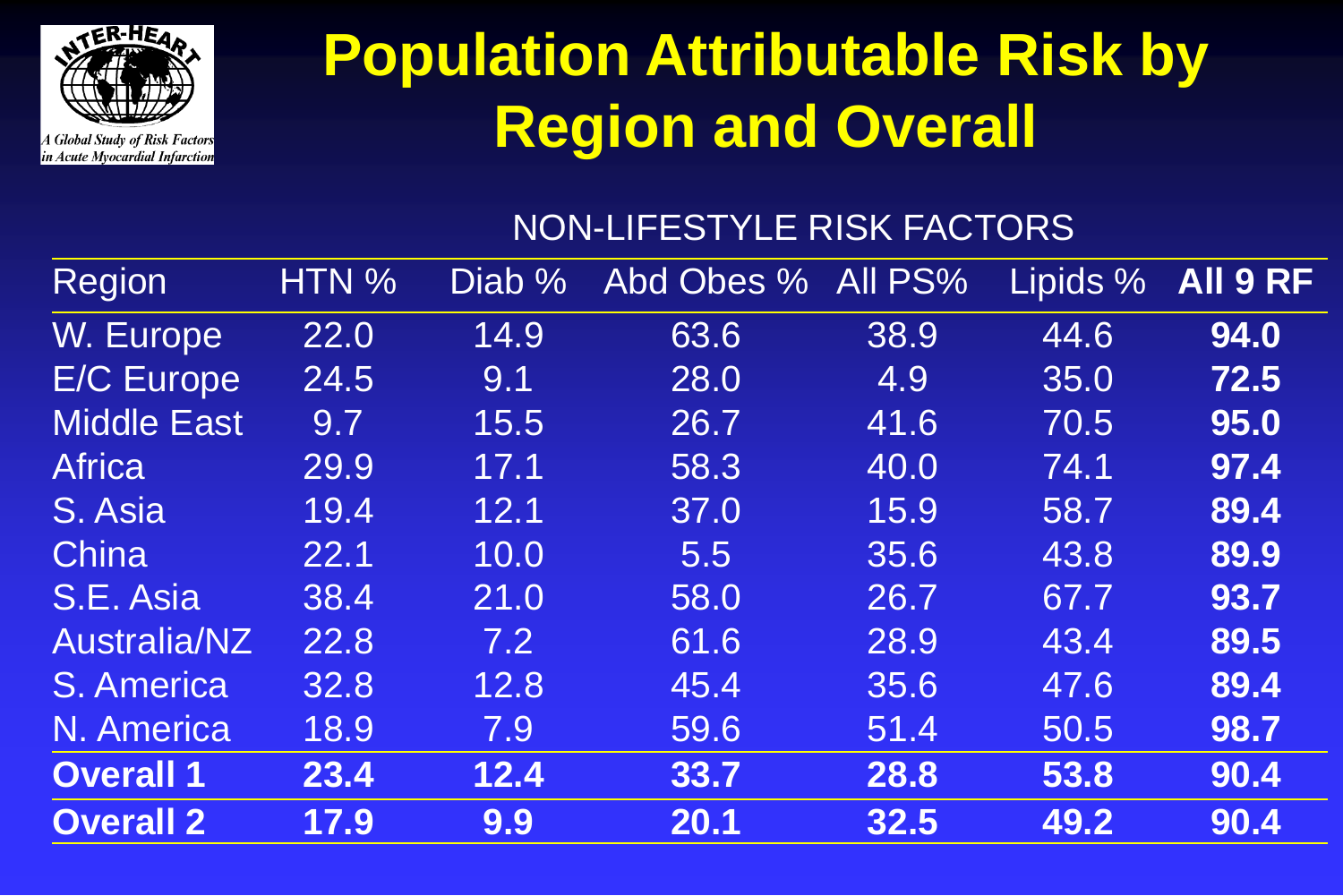

### **Risk Factor Impact by Age**

|                     | <b>Odds Ratio</b> |            |        | <b>PAR</b>                |  |
|---------------------|-------------------|------------|--------|---------------------------|--|
|                     | Young             | <b>Old</b> | Young  | $\overline{\textsf{Old}}$ |  |
| Smoking             | 3.33              | $2.44*$    | 40.7   | 33.1                      |  |
| Fruit/Veg           | 0.69              | 0.72       | 16.9   | 11.9                      |  |
| <b>Exercise</b>     | 0.95              | 0.79       | 7.5    | 13.4                      |  |
| <b>Alcohol</b>      | 1.00              | 0.85       | $-4.1$ | 11.1                      |  |
| <b>Hypertension</b> | 2.24              | $1.72*$    | 19.2   | 17.0                      |  |
| <b>Diabetes</b>     | 2.96              | $2.05*$    | 12.4   | 8.6                       |  |
| <b>Abd Obesity</b>  | 1.79              | 1.50       | 24.8   | 18.1                      |  |
| <b>All Psych</b>    | 2.87              | 2.43       | 43.5   | 25.2                      |  |
| ApoB/ApoA-1         | 4.35              | $2.50*$    | 58.9   | 43.6                      |  |
| All 9 RF            | 216.47            | 81.99*     | 93.8   | 87.9                      |  |

P for interactions: \*p<0.001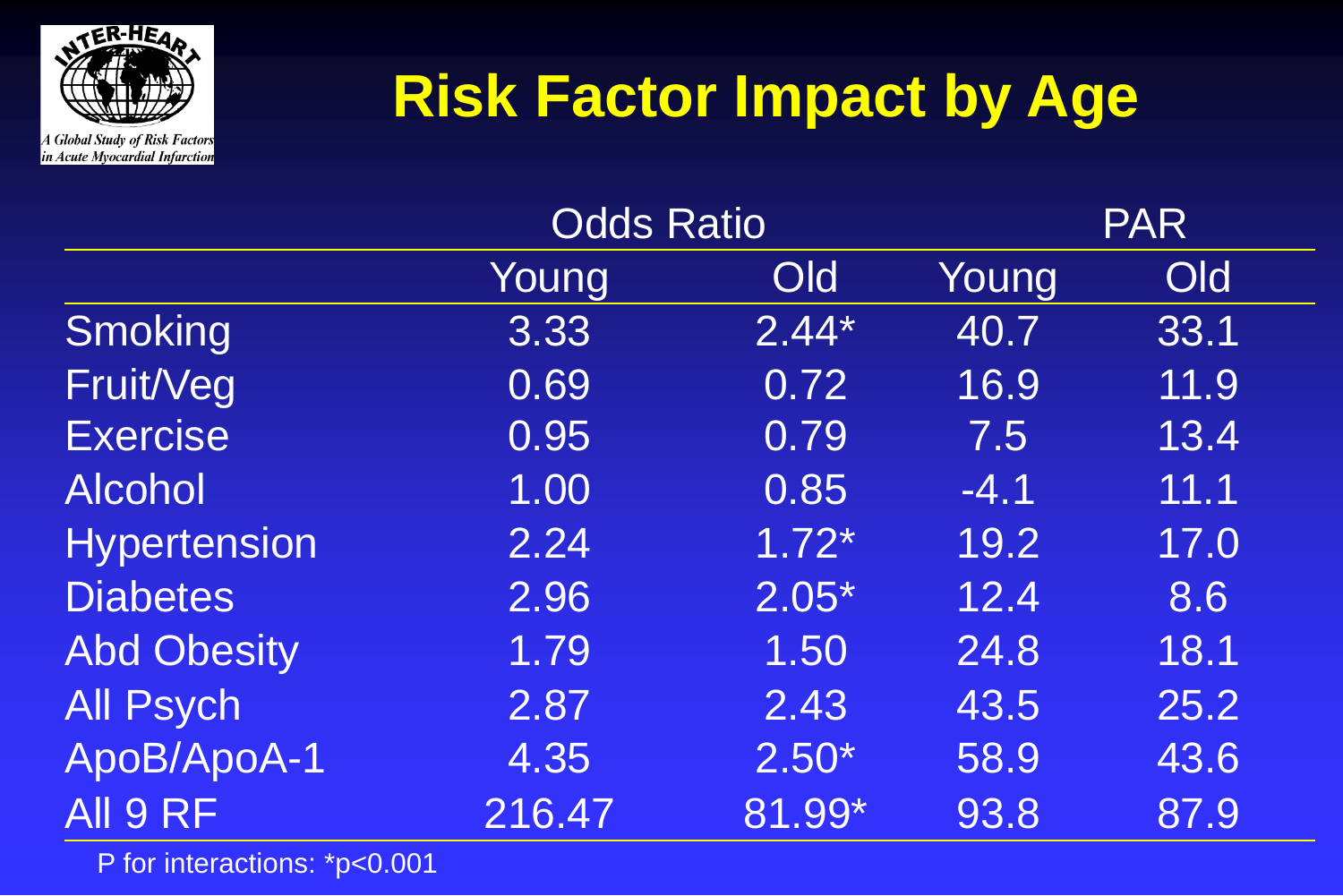

### **INTERHEART: Current or Former Smoking & MI**

| <b>Overall</b><br>47.9<br>26527<br>W Eur<br>1403<br>55.0 | Region         | N    | Cont. % |
|----------------------------------------------------------|----------------|------|---------|
|                                                          |                |      |         |
|                                                          |                |      |         |
| 3624<br>54.2                                             | <b>CE Eur</b>  |      |         |
|                                                          | <b>MEC</b>     | 3301 | 45.4    |
|                                                          | Afr            | 1339 | 53.8    |
|                                                          | <b>S</b> Asia  | 3706 | 41.0    |
|                                                          | China/HK       | 6062 | 42.7    |
|                                                          | <b>SE Asia</b> | 2131 | 57.1    |
|                                                          | <b>ANZ</b>     | 1267 | 54.2    |
|                                                          | S Am           | 3068 | 48.9    |
|                                                          | $N$ Am         | 626  | 64.6    |
|                                                          |                |      |         |
|                                                          |                |      |         |
|                                                          |                |      |         |
|                                                          |                |      |         |



OR (99% CI)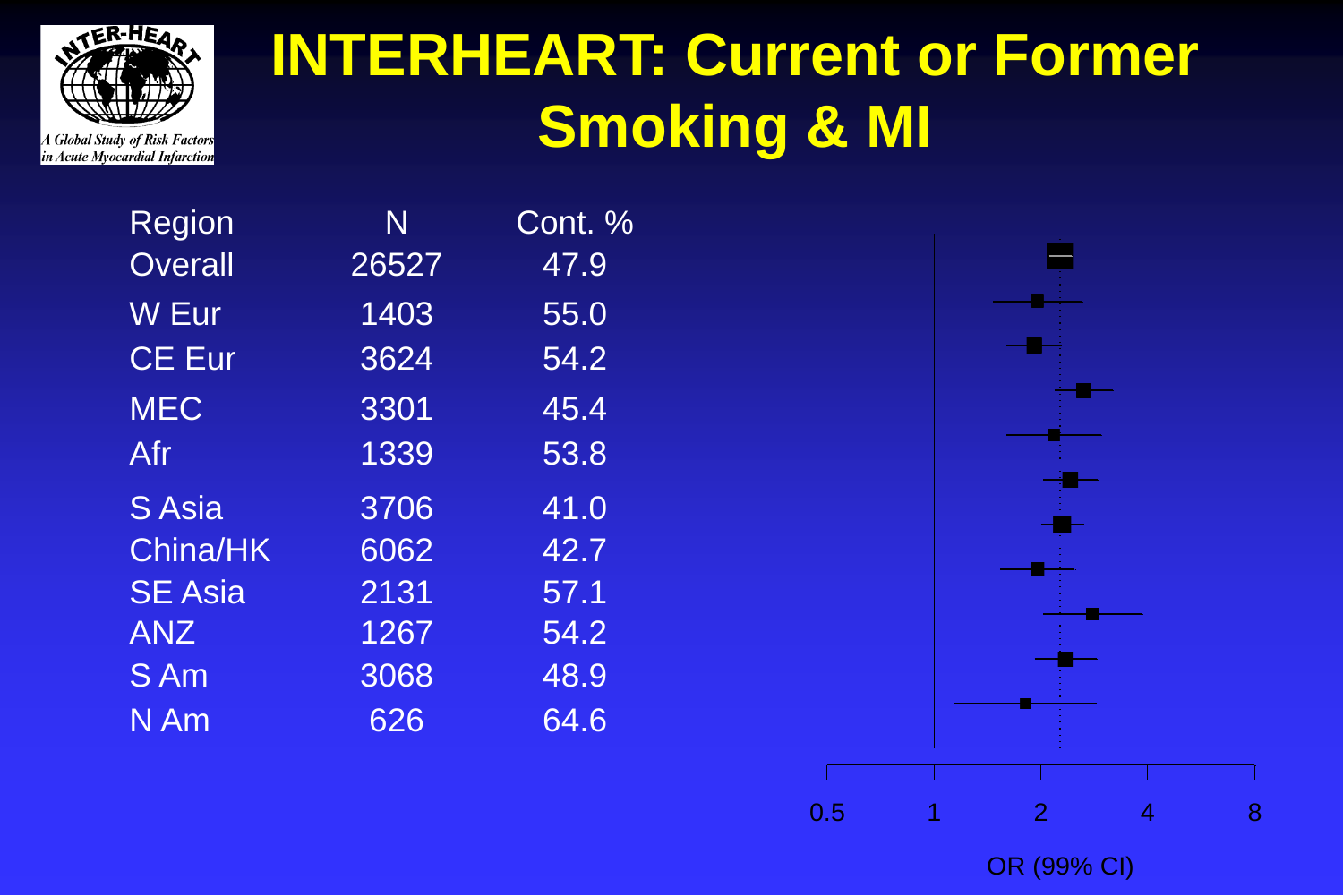

#### **INTERHEART: ApoB/ApoA-1 ratio (top quintile vs lowest quintile) and MI**

Region N Cont. % Overall 21408 20.0 W Eur 1047 13.8 CE Eur 2618 20.3 MEC 3291 29.9 Afr 1037 18.0 S Asia 2820 27.7 China/HK 5400 7.3 SE Asia  $1858$  22.7 ANZ 487 13.8 S Am 2644 27.1 N Am 206 12.4

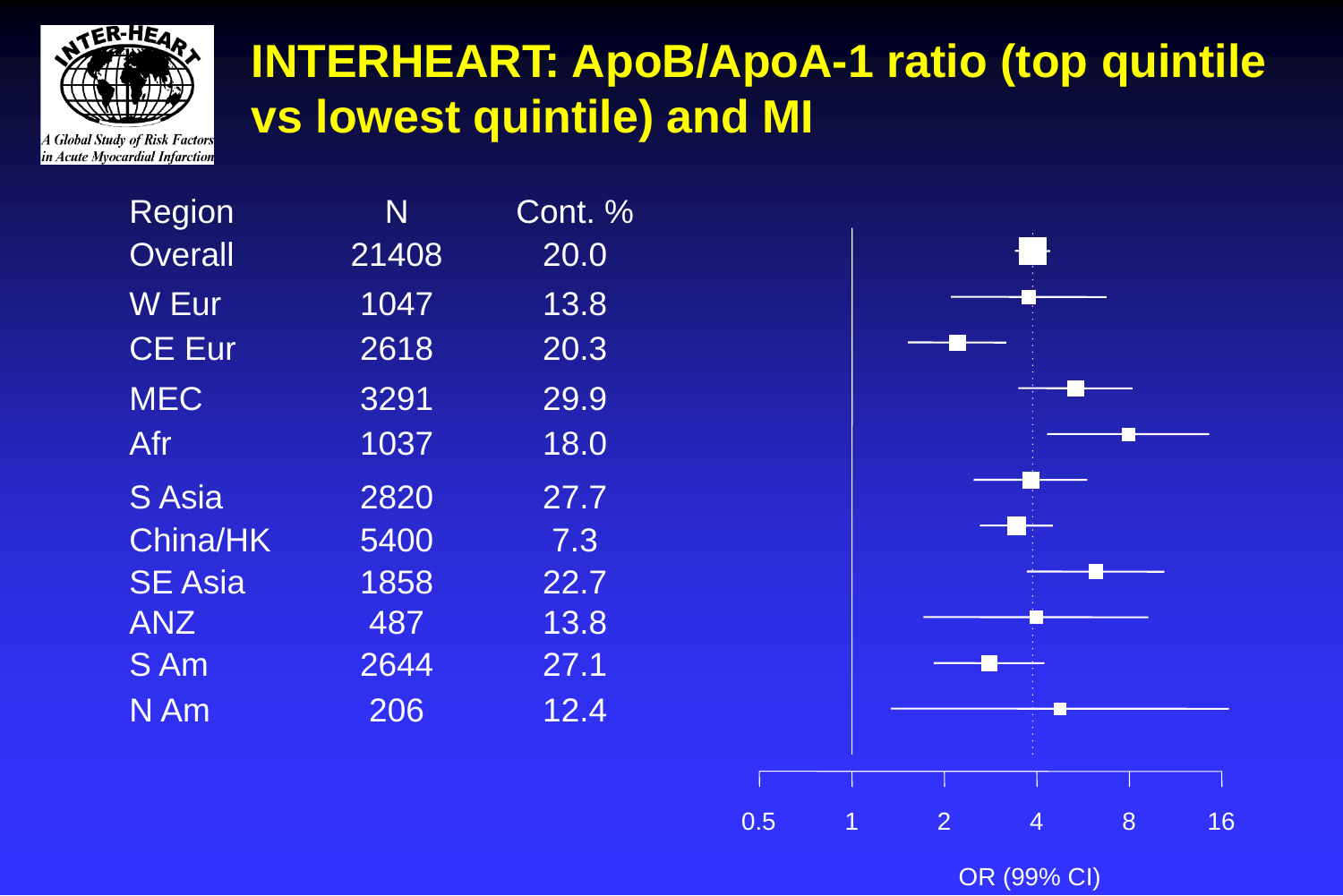

#### **INTERHEART: Composite Psychosocial Index and MI**

| N     | <b>OR</b> |  |
|-------|-----------|--|
| 24767 | 3.11      |  |
| 1375  | 4.76      |  |
| 3473  | 1.31      |  |
| 2892  | 3.21      |  |
| 1259  | 4.34      |  |
| 3300  | 2.47      |  |
| 5894  | 7.72      |  |
| 1921  | 2.76      |  |
| 1255  | 2.81      |  |
| 2783  | 2.80      |  |
| 615   | 4.11      |  |
|       |           |  |

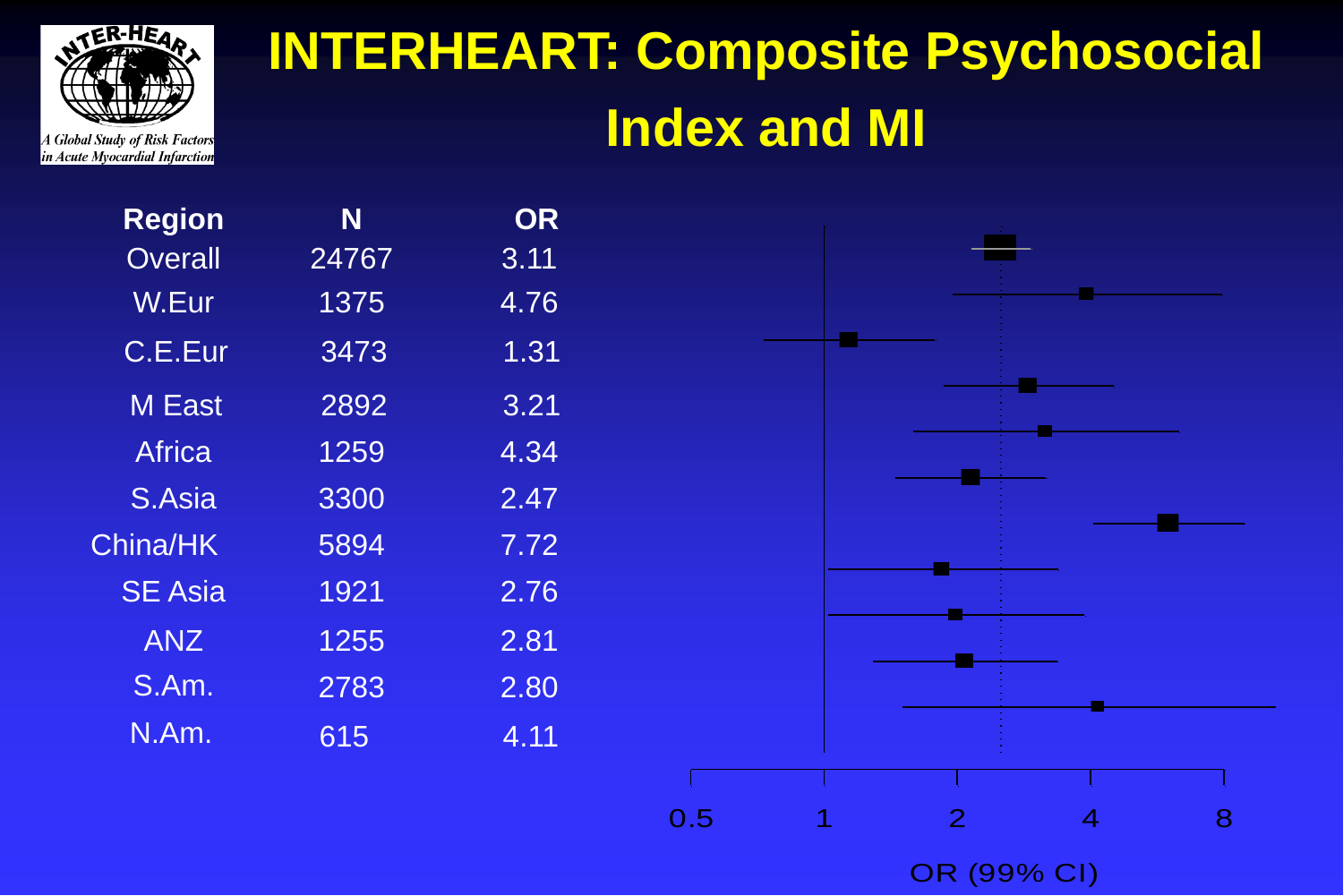

#### **INTERHEART: Self-reported Diabetes and MI overall**

| Region            | N     | Cont.% |
|-------------------|-------|--------|
| Overall           | 26903 | 7.6    |
| W Eur             | 1422  | 4.2    |
| <b>CE Eur</b>     | 3636  | 6.8    |
| <b>MEC</b>        | 3401  | 11.6   |
| Afr               | 1355  | 8.0    |
| S Asia            | 3882  | 10.6   |
| China/HK          | 6075  | 2.9    |
| <b>SE Asia</b>    | 2140  | 9.2    |
| <b>ANZ</b>        | 1269  | 4.8    |
| $\overline{S}$ Am | 3093  | 9.0    |
| N Am              | 630   | 9.7    |

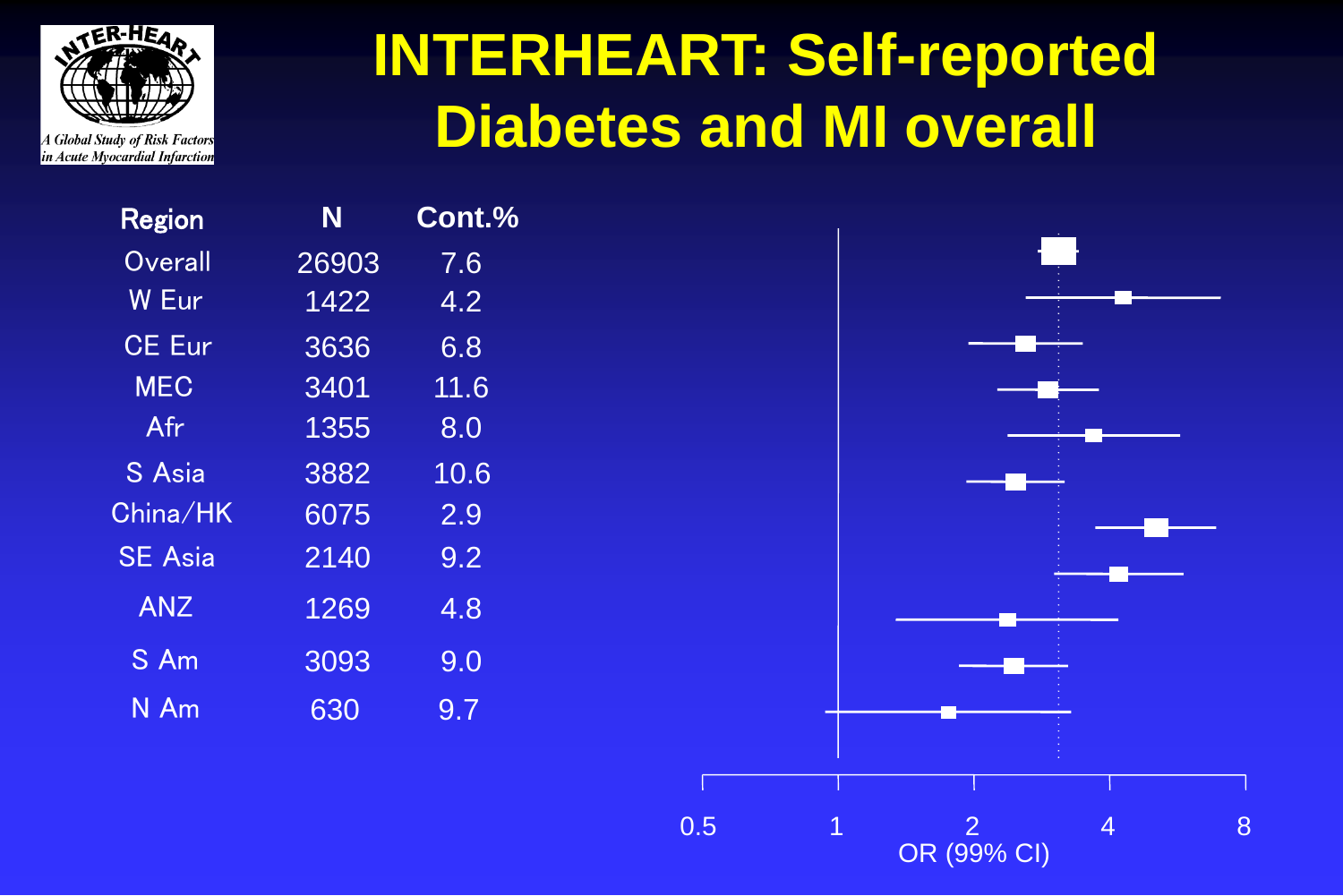

Regi

### **INTERHEART: Self-reported Hypertension and MI**

|     | N     | Cont.% |
|-----|-------|--------|
| ons | 26916 | 22.3   |
|     | 1425  | 16.4   |
|     | 3636  | 32.7   |
|     | 3404  | 20.2   |
|     | 1355  | 21.6   |
|     | 3881  | 13.8   |
|     | 6075  | 21.1   |
|     | 2141  | 15.3   |
|     | 1269  | 22.0   |
|     | 3100  | 27.7   |
|     | 630   | 28.6   |

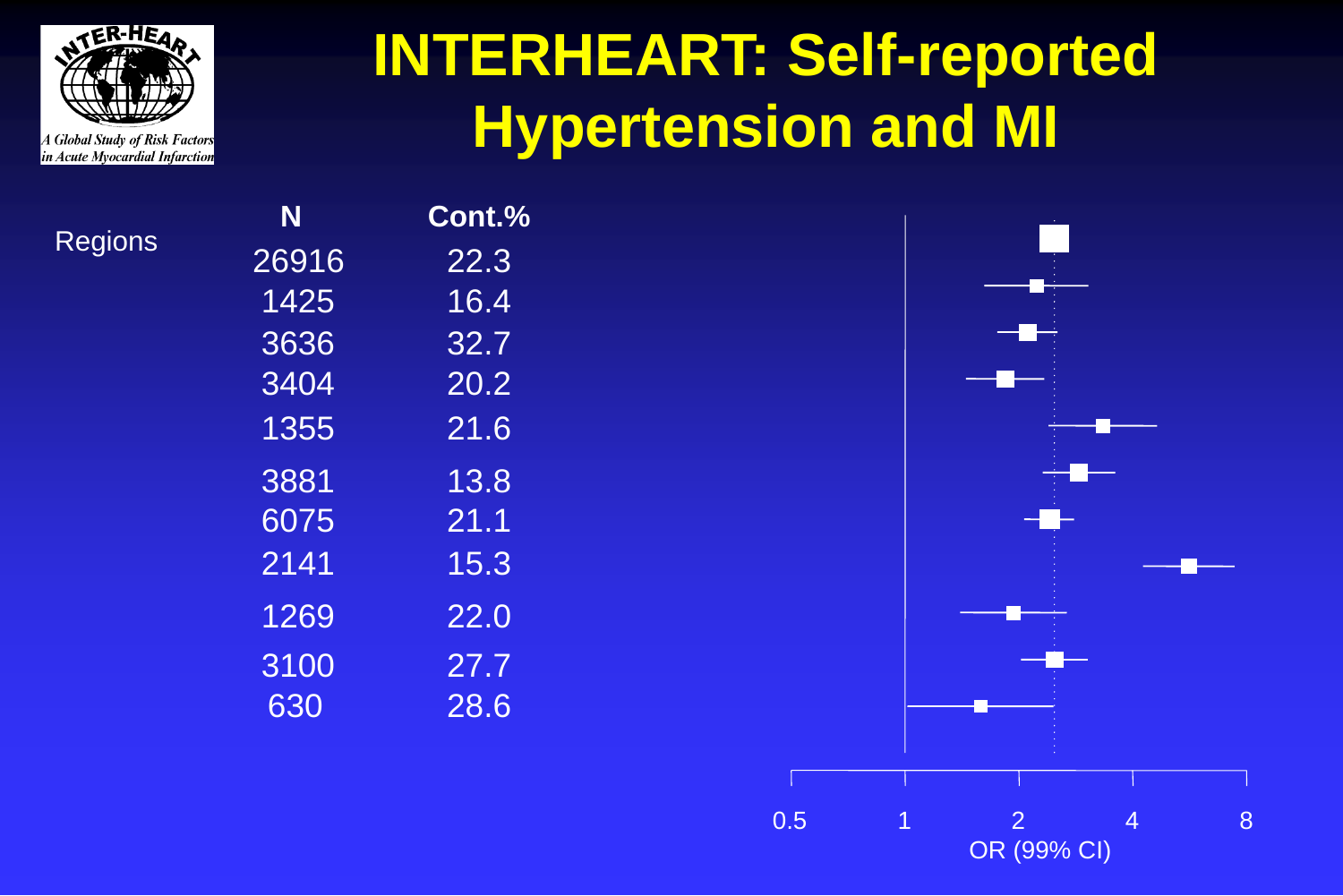

# **Recruitment by Region**

|                      | <b>MI Cases</b> | <b>Controls</b> |
|----------------------|-----------------|-----------------|
|                      | <b>Actual</b>   | <b>Actual</b>   |
| W Eur                | 664             | 761             |
| C/E Eur              | 1,758           | 1,927           |
| MiddleE/Egypt        | 1,651           | 1,789           |
| <b>Africa</b>        | 579             | 788             |
| S Asia               | 1,742           | 2,204           |
| China/HongKong       | 3,056           | 3,056           |
| <b>SE Asia/Japan</b> | 968             | 1,199           |
| <b>ANZ</b>           | 592             | 681             |
| S Amer/Mexico        | 1,246           | 1,888           |
| <b>N</b> Amer        | 297             | 340             |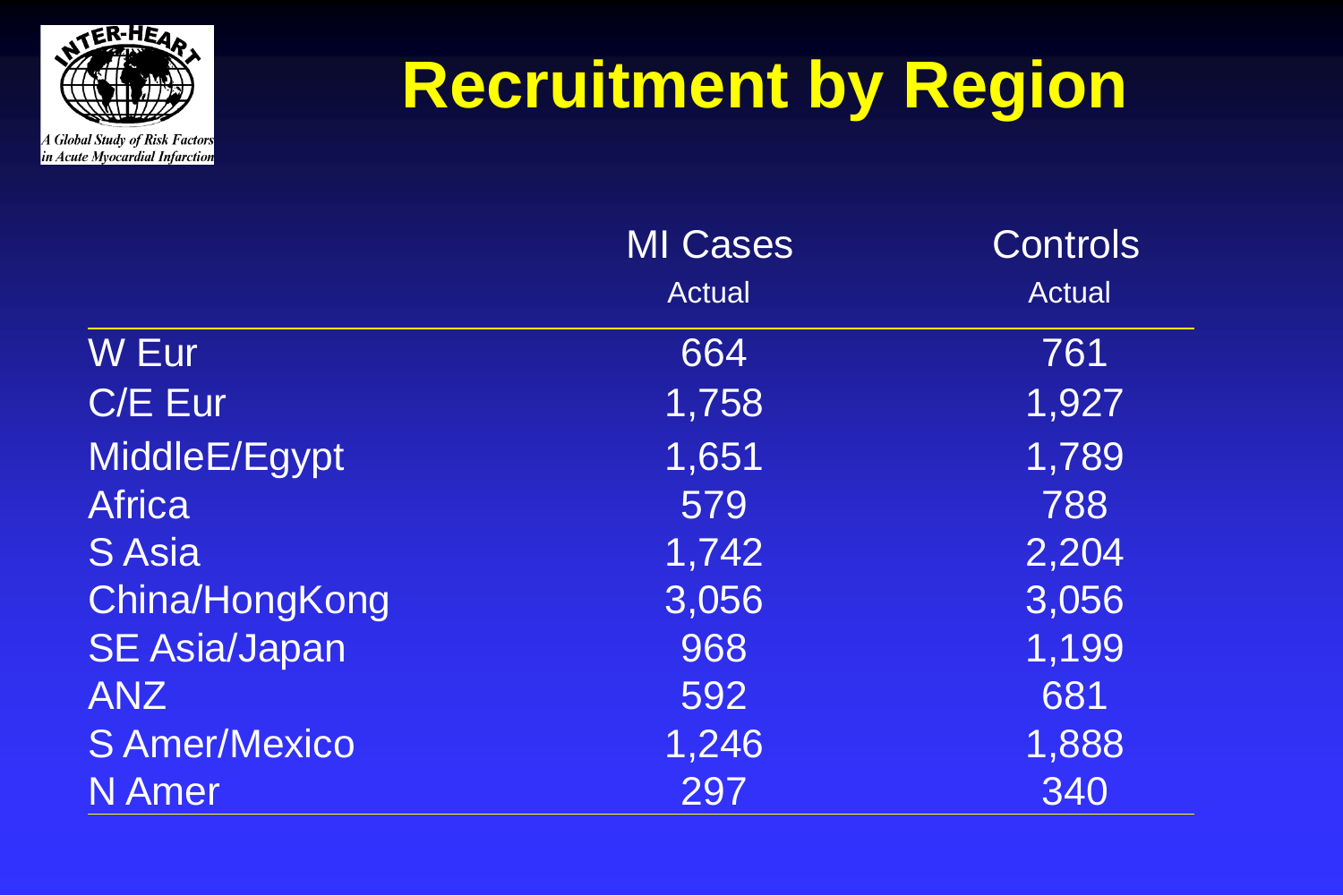

### **INTERHEART: Analysis of Markers of Obesity and MI**

1. Prevalence of obesity in cases & controls overall and in various regions using: BMI as a marker of overall obesity WHR as a marker of abdominal obesity

2. To assess the association of BMI alone, WHR alone and the two together to MI.

3. To assess regional variations in OR and PAR for obesity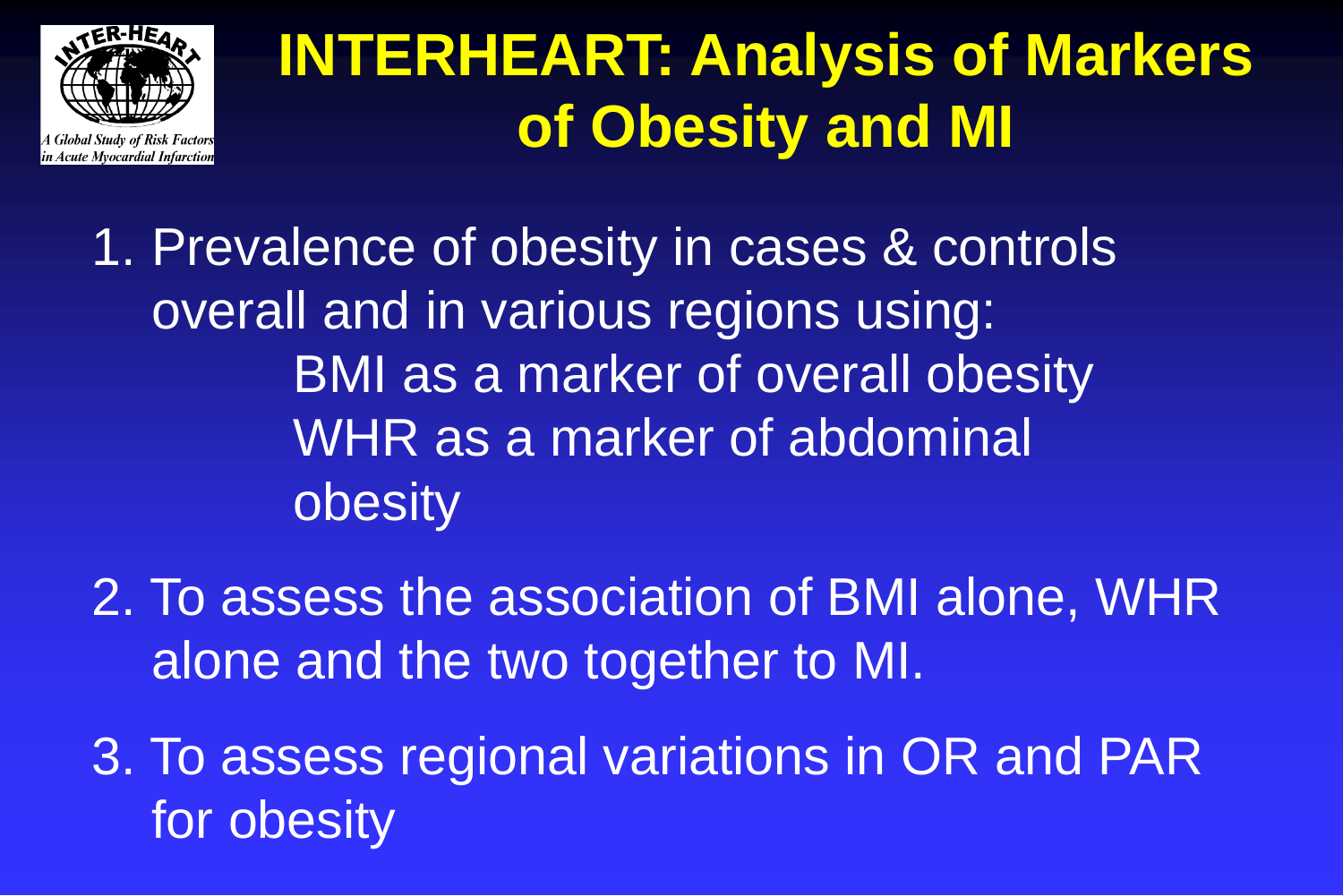

### **Measurements taken for INTER-HEART**



• Weight

Body Mass Index (BMI)

- Waist circumference
- Hip circumference

Waist to hip ratio (WHR)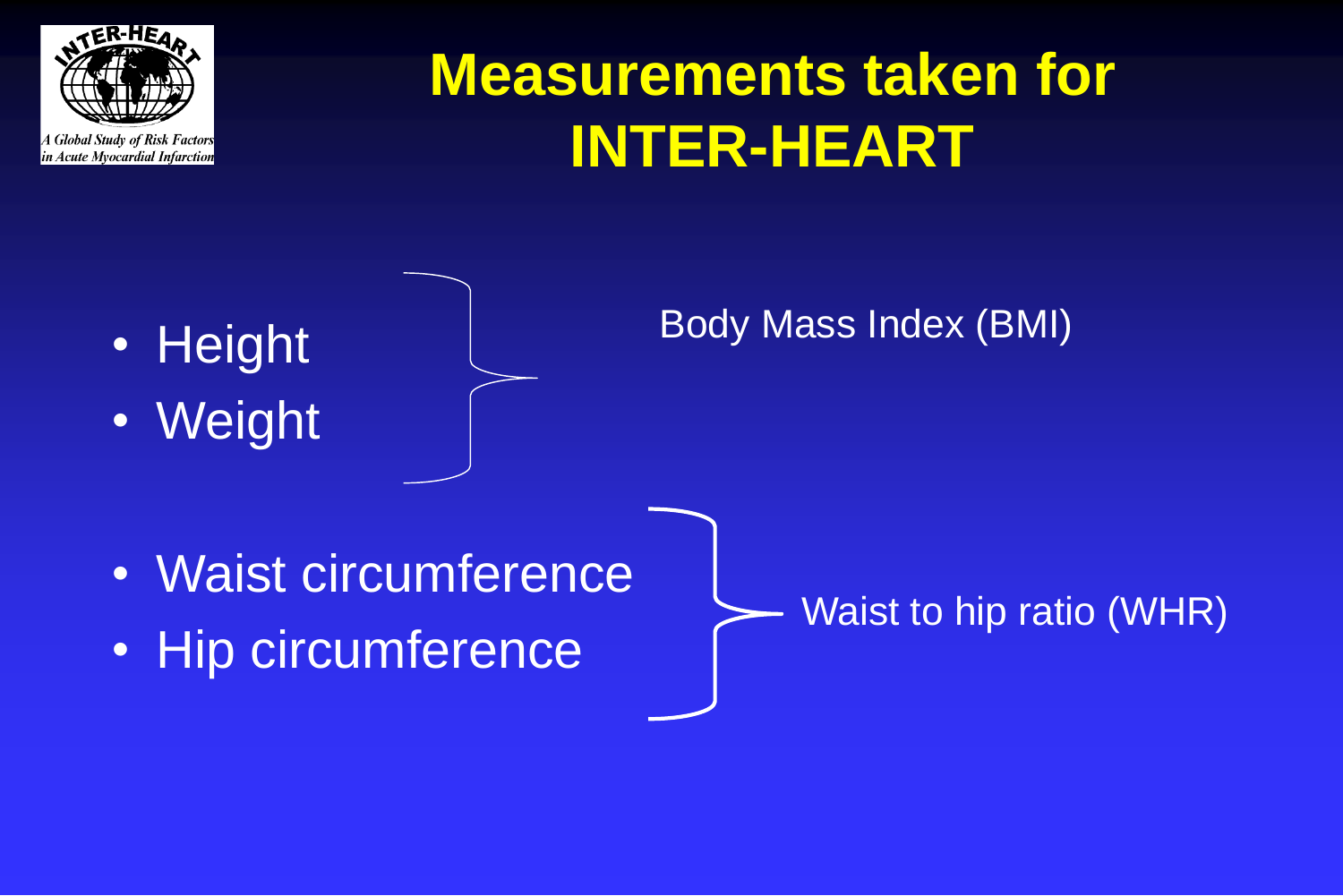

#### Proportion of cases and controls who are obese or overweight



12056/14496 653/756 1685/1907 1593/1776 1645/2180 3010/3036 909/1188 570/674 1167/1875 281/333 Cases/controls 543/771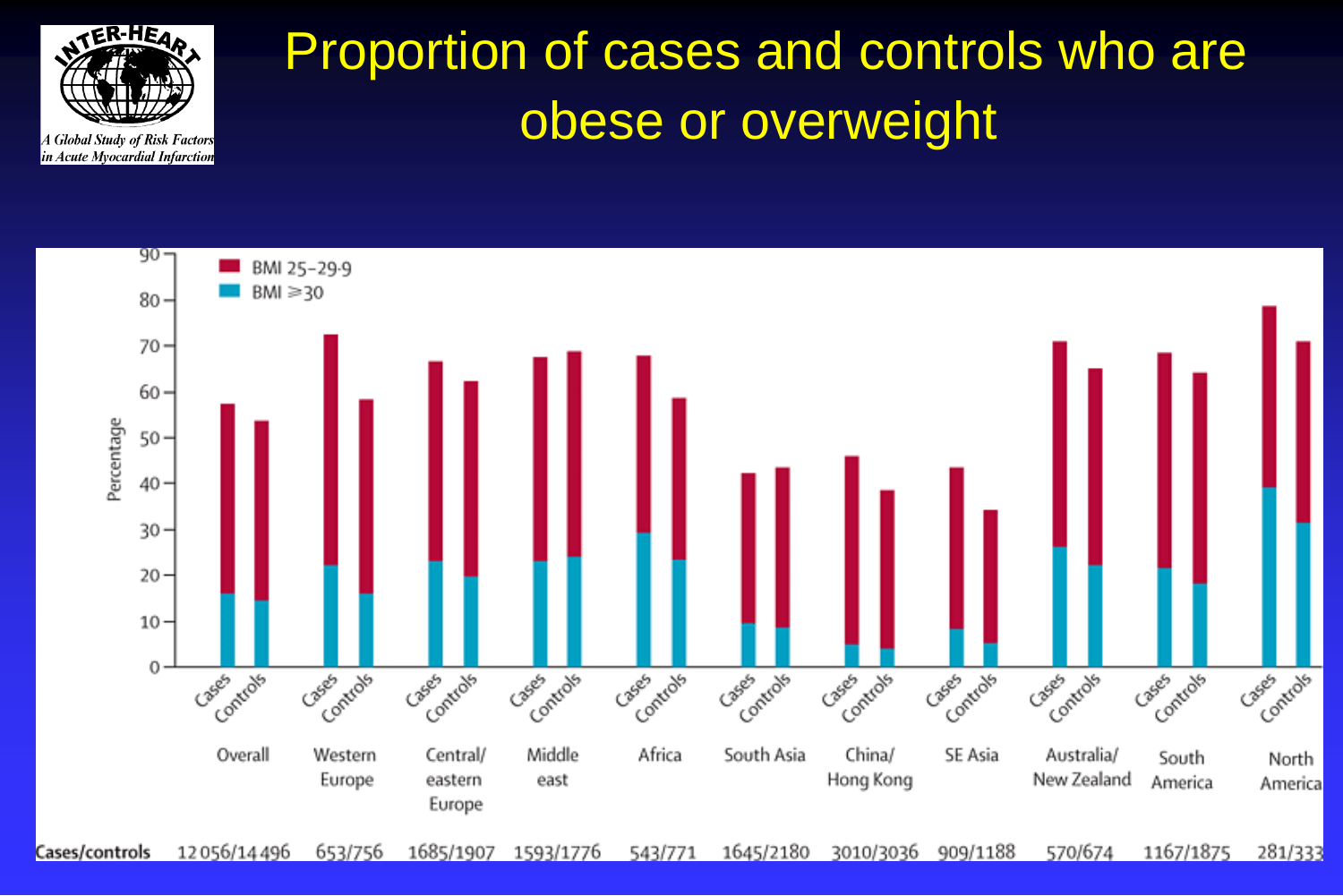

### **Waist –to-hip ratio Quintile cut points:**

## **Women** 1. WHR < 0.80  $2.0.80 - 0.85$ 3. 0.85 – 0.90 4. 0.90 – 0.95  $5. > 0.95$

Men 1. WHR < 0.85 2. 0.85 – 0.90 3. 0.90 – 0.95 4. 0.95 – 1.00 5. >1.00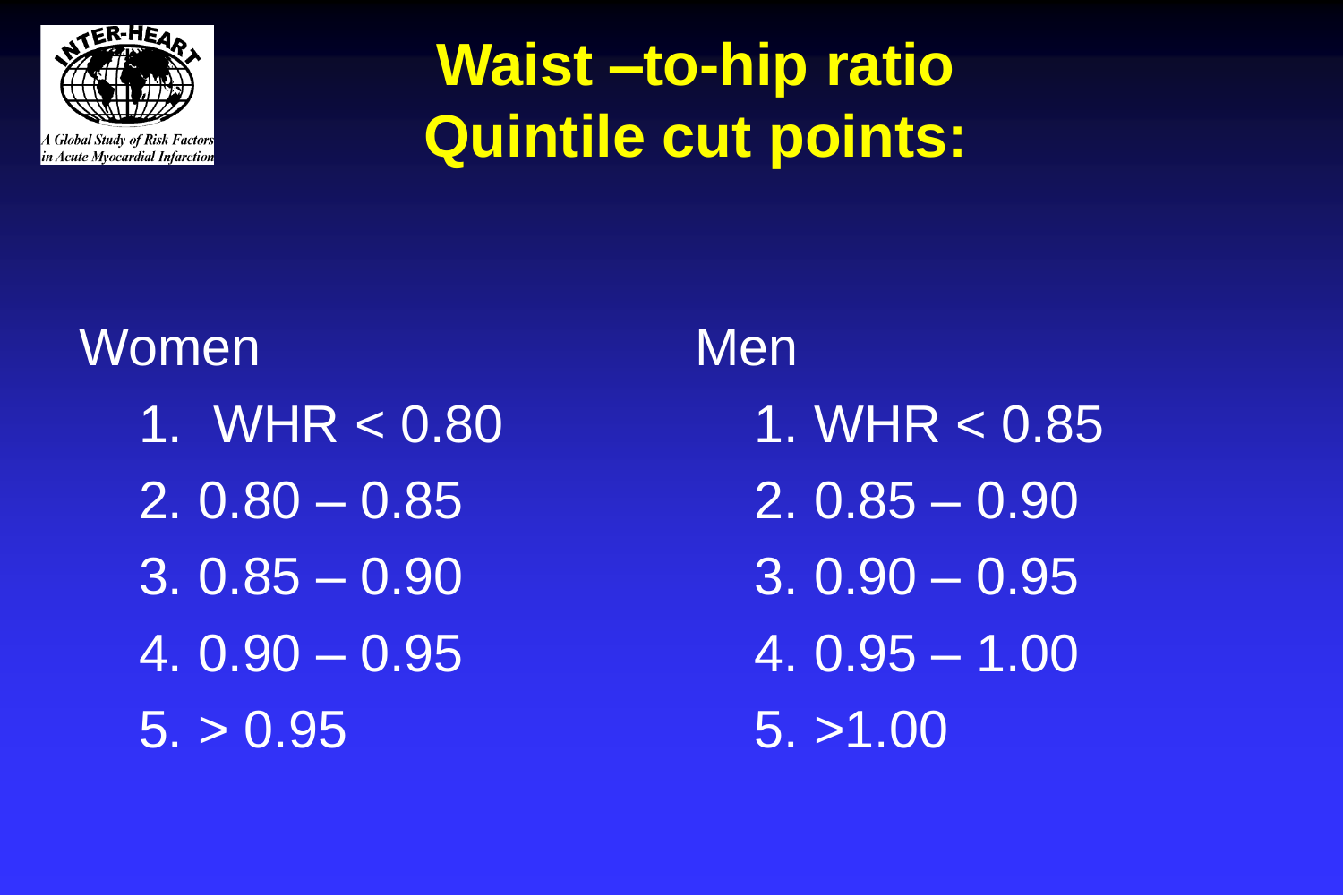

#### Percentage (age-adjusted) of cases and controls with abdominal obesity (waist-to-hip ratio) overall and by region

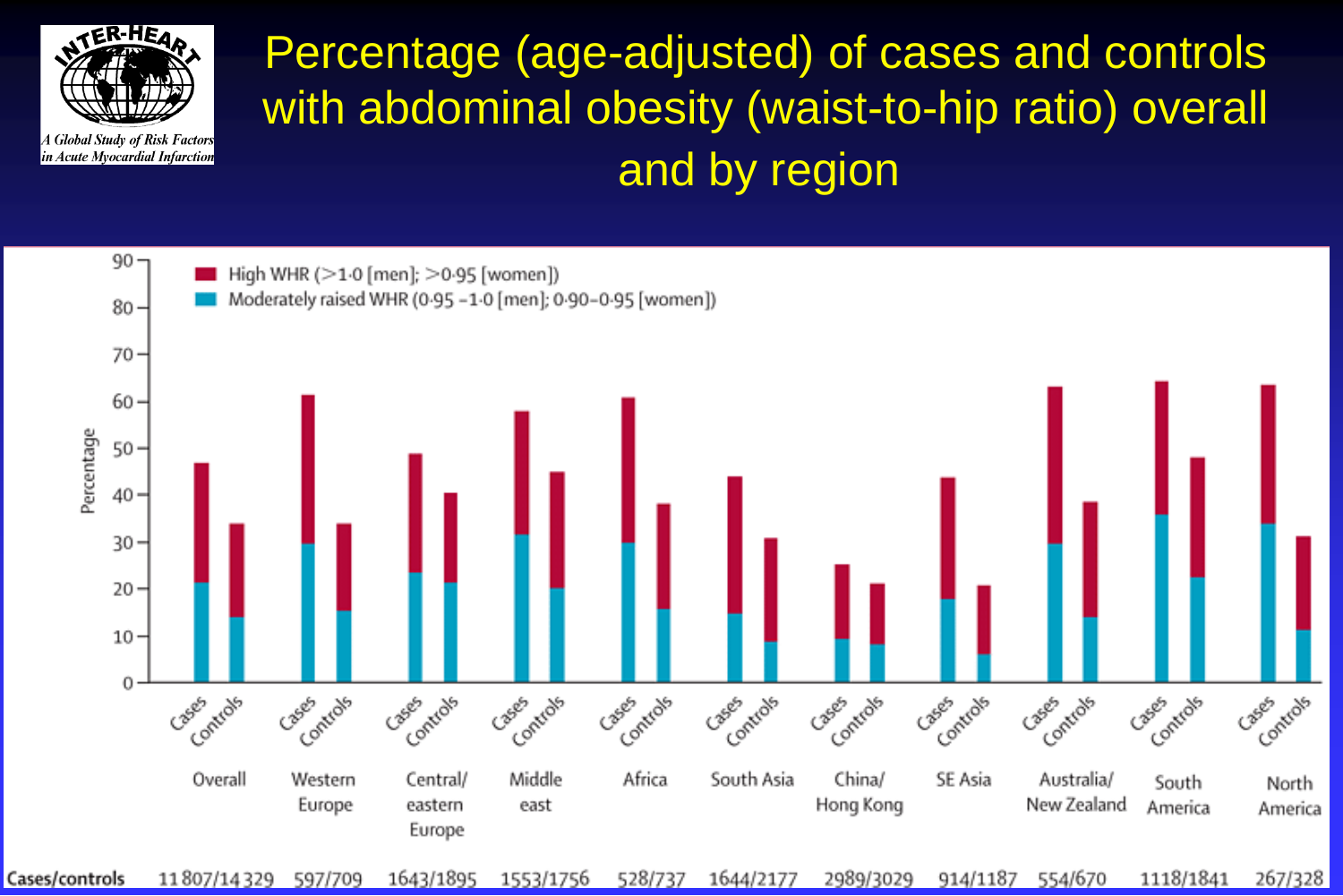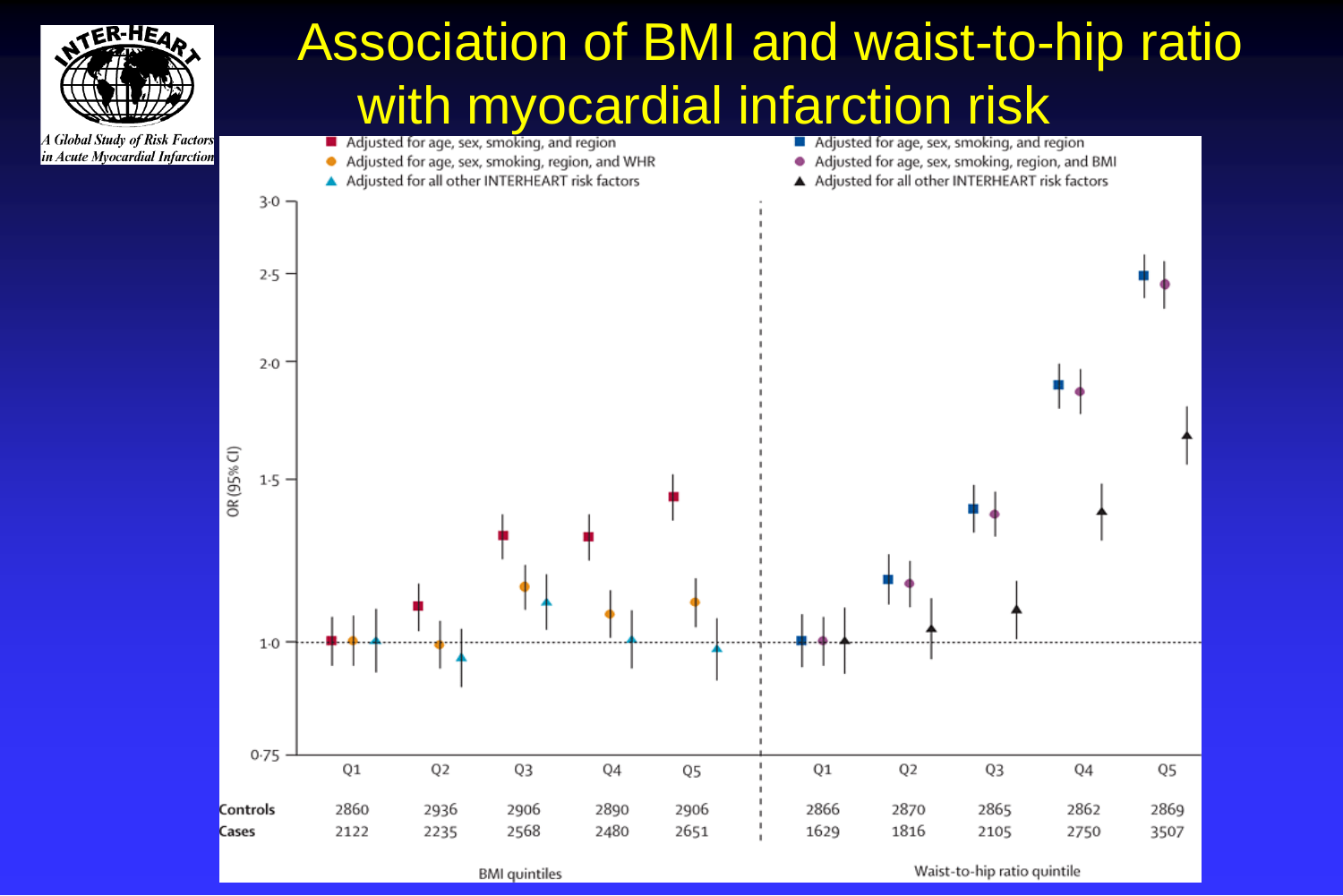

in Acute Myocardial Infarction

#### Risk of MI associated with increasing waist circumference and hip circumference

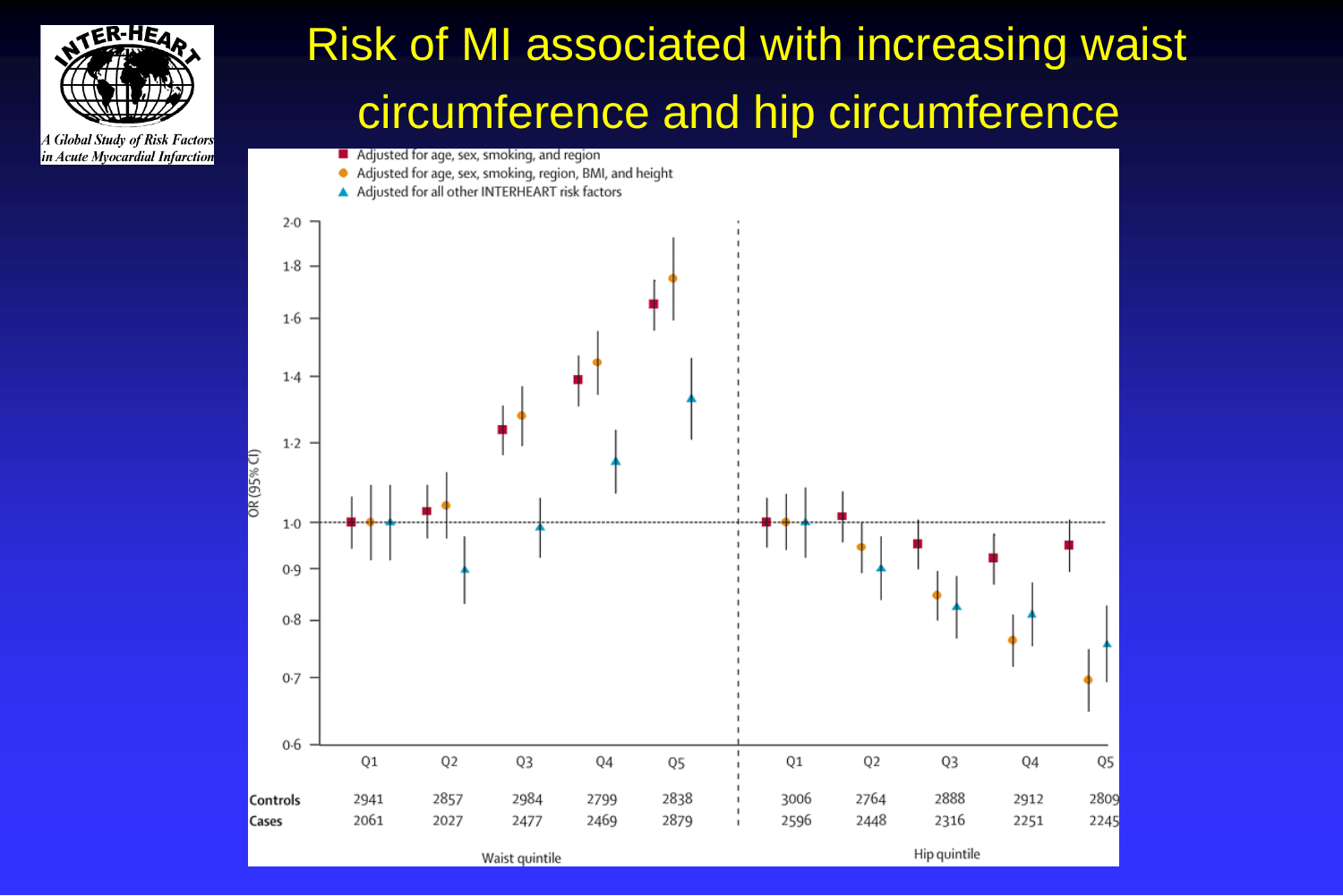#### Association of waist-to-hip ratio within BMI categories with myocardial infarction risk



A Global Study of Risk Fe in Acute Myocardial Infar

**TER-HEA**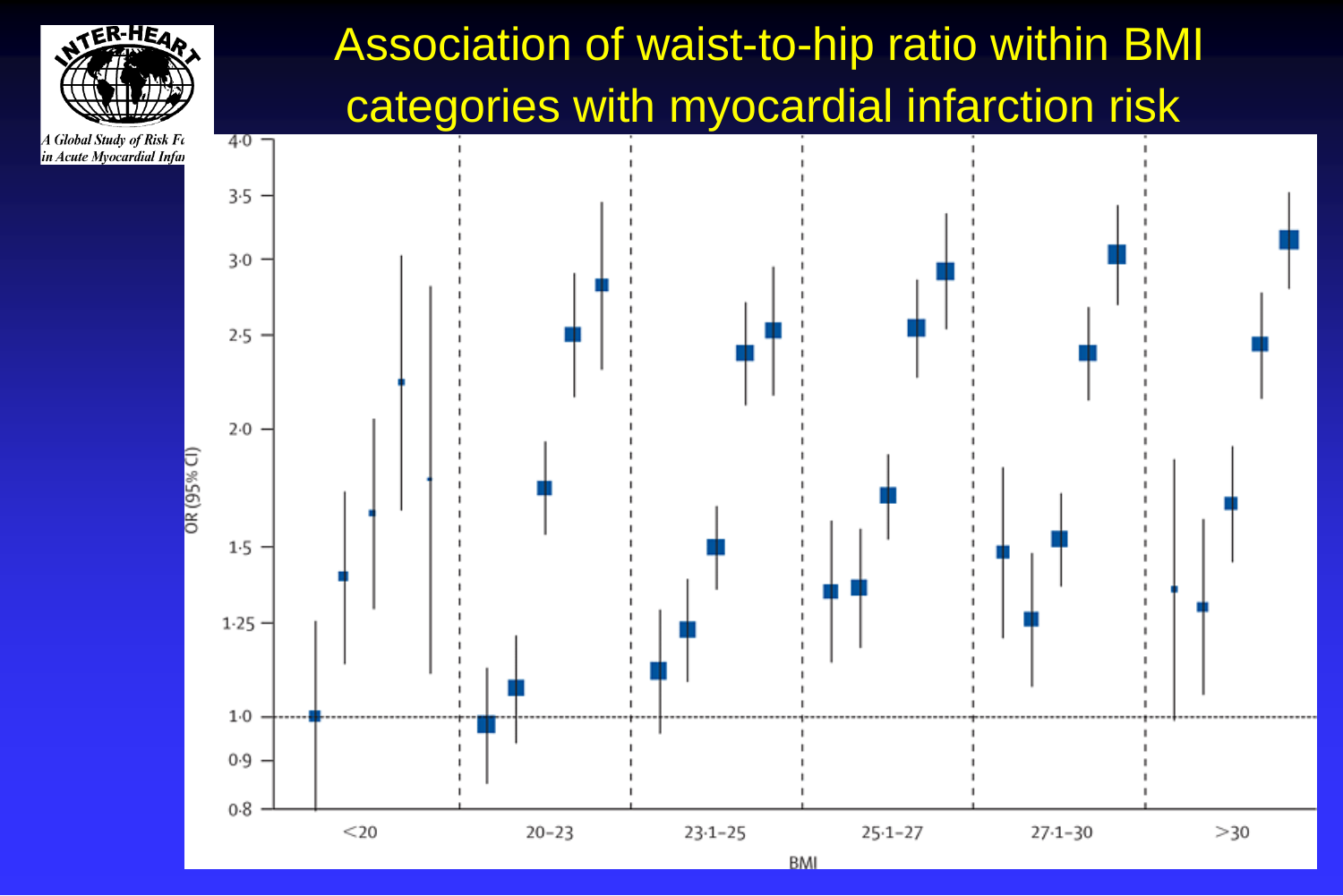

### Odds ratio for myocardial infarction for 1 SD increase

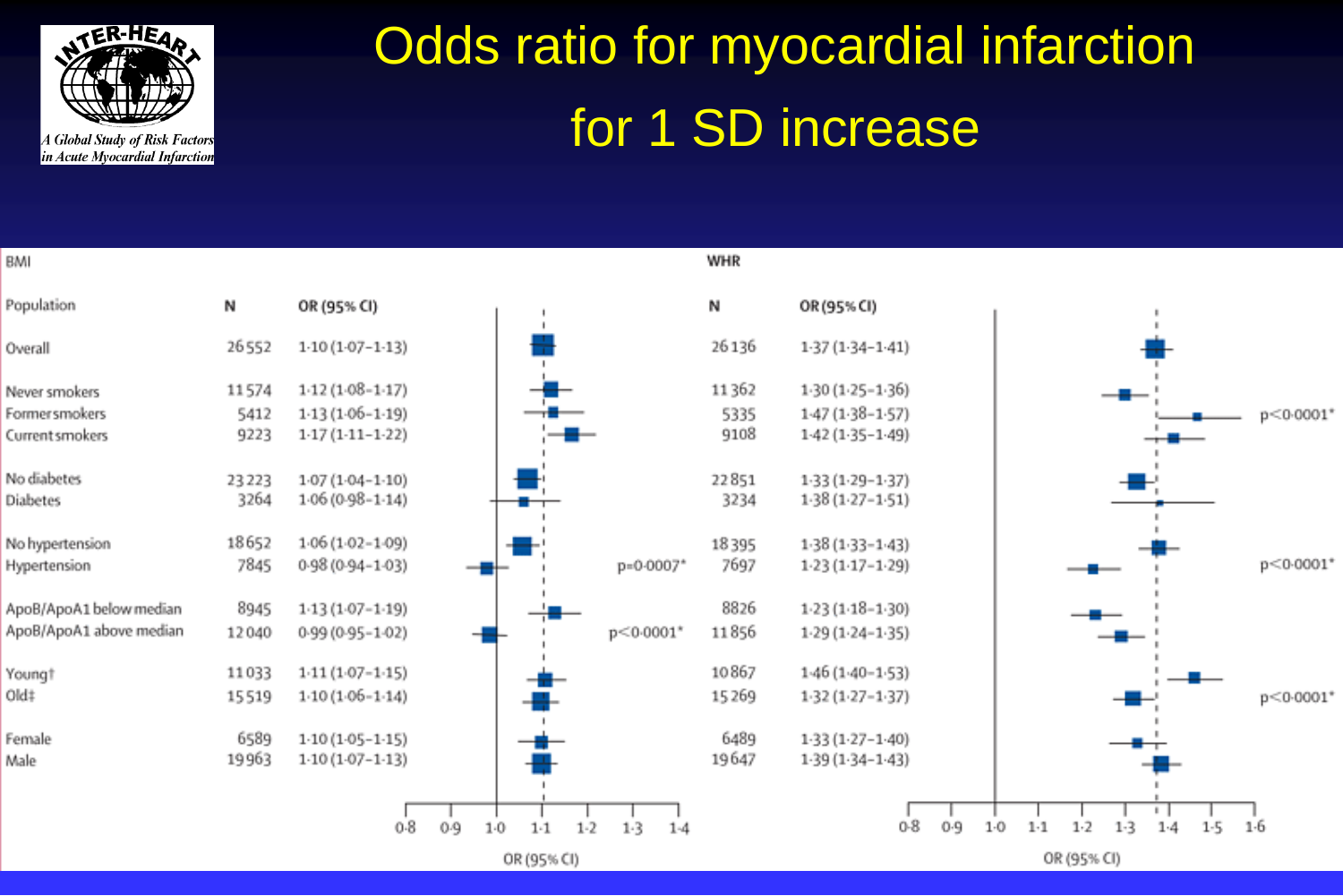



- 1. Waist circumference and waist to hip ratio which are measures of abdominal obesity, but not BMI, closely correlate with risk of AMI globally, and in all ethnic groups.
- 2. Markers of obesity (especially WHR) demonstrate a graded relationship with AMI risk, even at levels currently considered to be "normal".
- 3. Obesity accounts for 34% of PAR overall ( 36% women, 32% men). It is more important than smoking in high income countries (e.g.North America), whereas it is less important in some regions (e.g. China)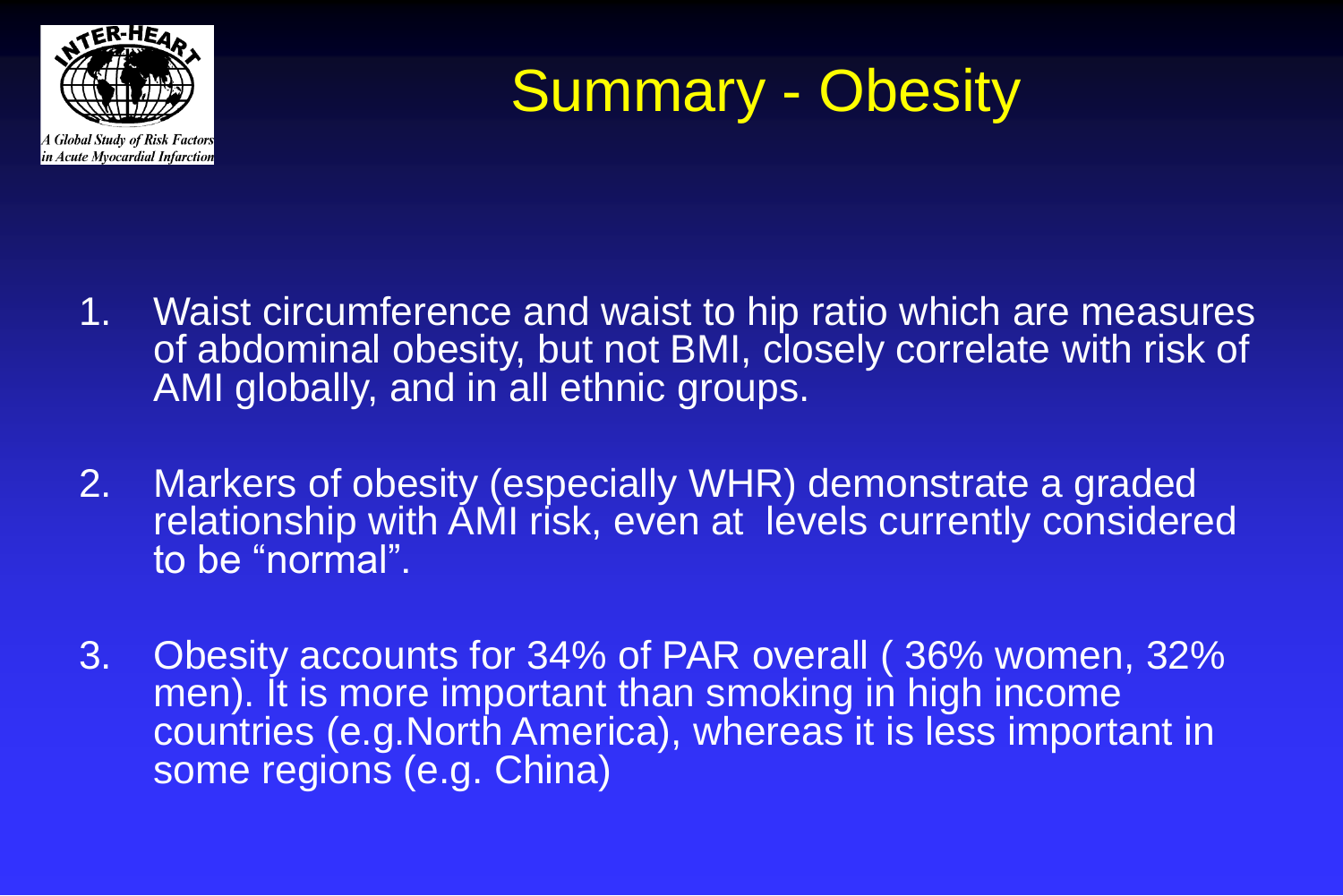



- Abdominal obesity is highly predictive of increased risk for acute myocardial infarction and other cardiovascular disease. Measures to reduce obesity should be part of risk factor modification.
- In assessment risk factors in patients, there should be routine measurement of waist circumference and waist to hip ratio in order to more precisely identify this important risk factor.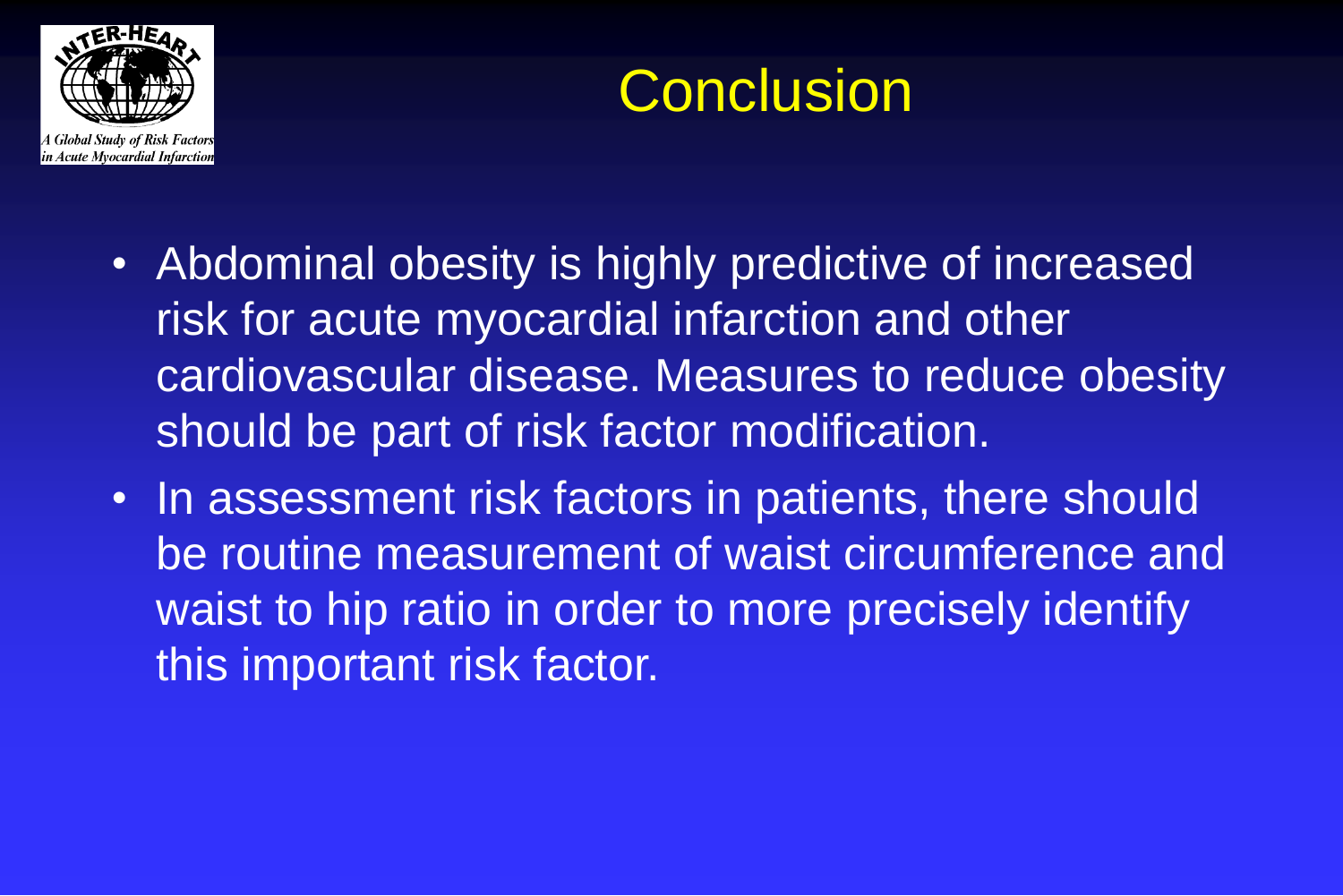

### Low Levels of Smoking and MI

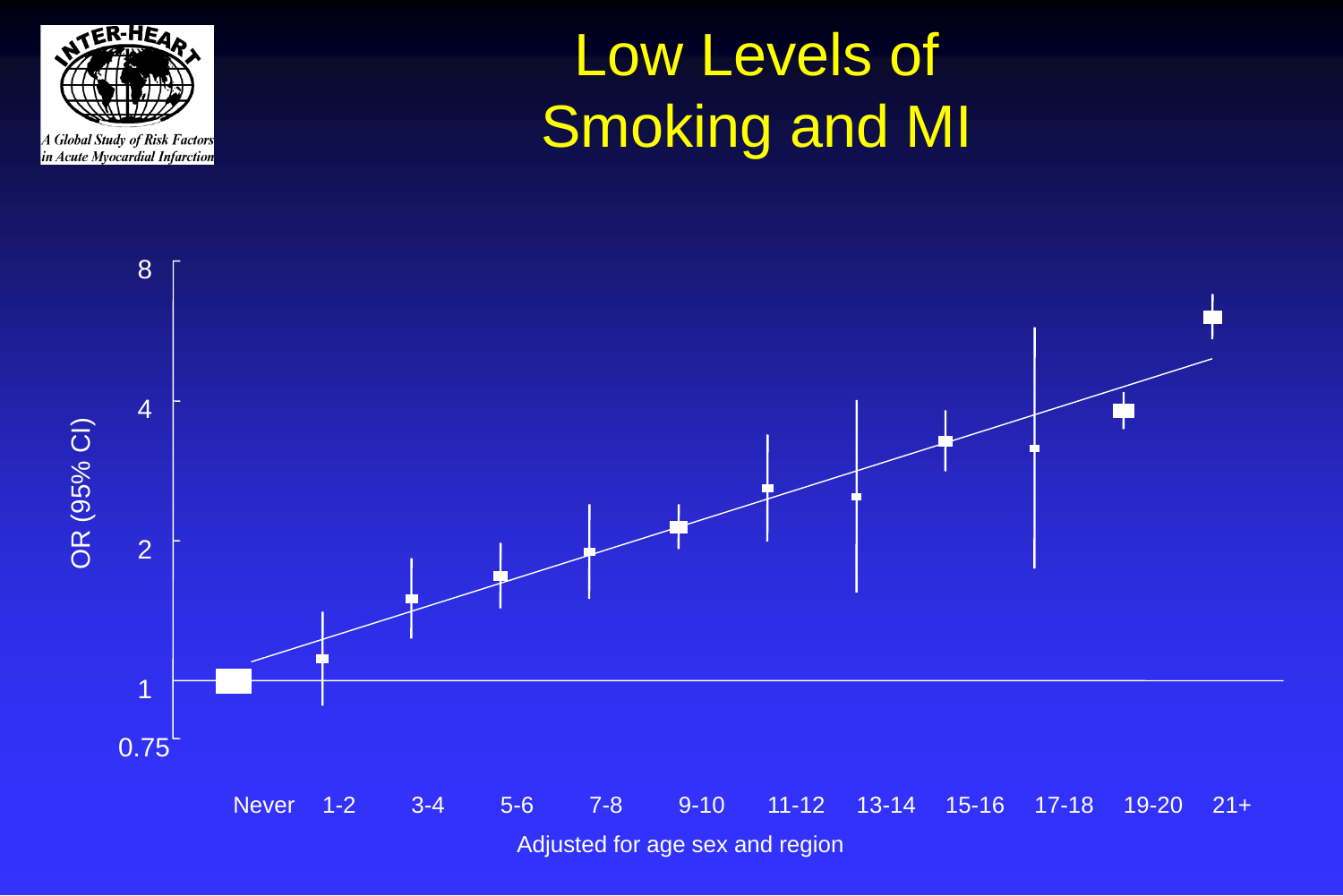

#### **INTERHEART: Association of Risk Factors with AMI in Men & Women (1)**

A Global Study of Risk Factors in Acute Myocardial Infarction

| <b>Risk Factor</b> | <b>Gender</b> | Cont. %      |      |     |   |                |                |   |
|--------------------|---------------|--------------|------|-----|---|----------------|----------------|---|
| <b>Curr Smok</b>   | F<br>M        | 9.3<br>33.0  |      |     |   |                |                |   |
| <b>Diabetes</b>    | F<br>M        | 7.9<br>7.4   |      |     |   |                |                |   |
| Hypertension       | F<br>M        | 28.3<br>19.7 |      |     |   | i i            | $-$            |   |
| <b>Abd Obesity</b> | F<br>M        | 33.3<br>33.3 |      |     |   | $-$<br>Ł       |                |   |
|                    |               |              | 0.25 | 0.5 | 1 | $\overline{2}$ | $\overline{4}$ | 8 |

OR (99% CI)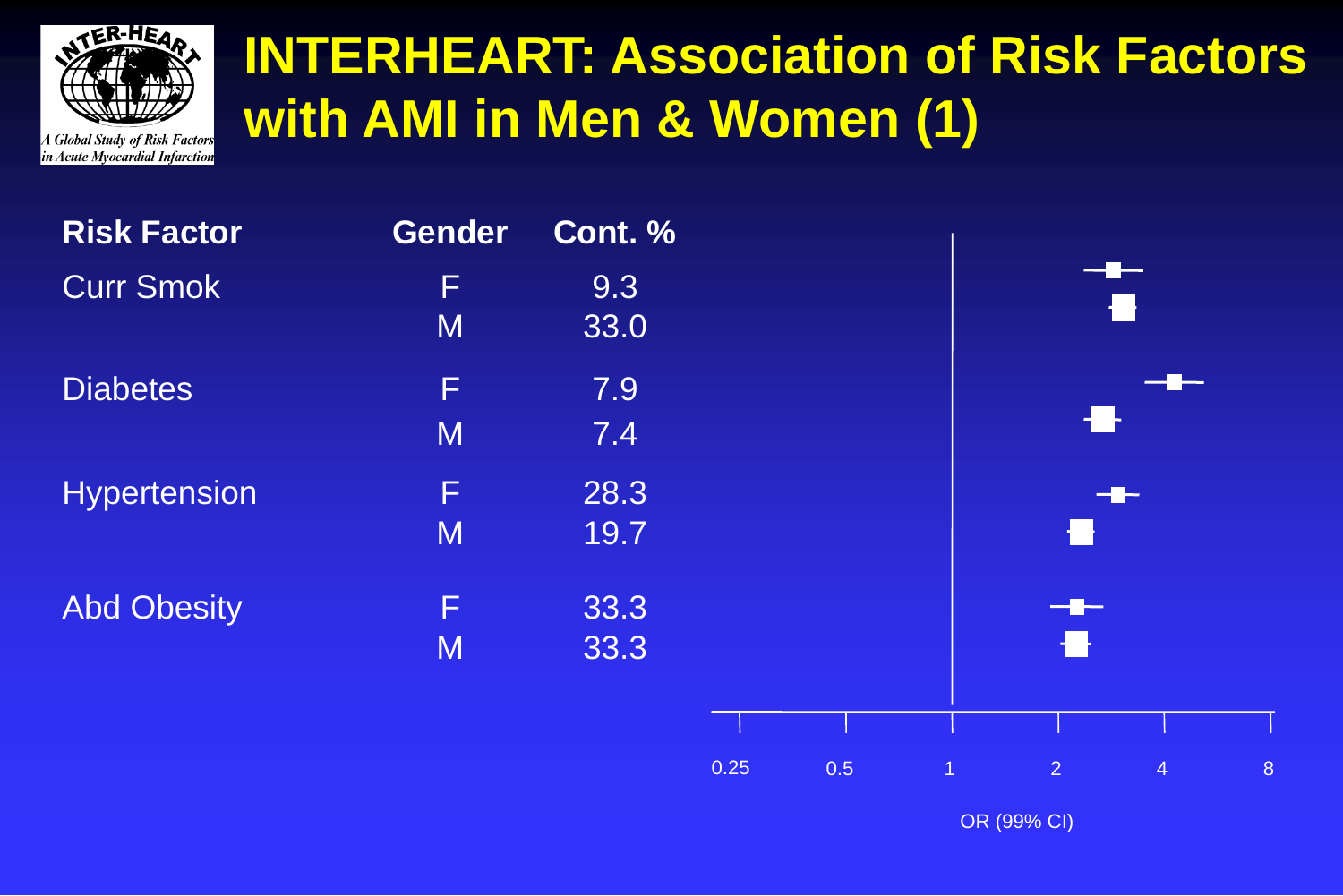

#### **INTERHEART: Association of Risk Factors with AMI in Men & Women (2)** Risk factors by sex

A Global Study of Risk Factors in Acute Myocardial Infarction

| <b>Risk Factor</b> |        | Gender Cont. %          |     |  |
|--------------------|--------|-------------------------|-----|--|
| <b>PS Index</b>    | F<br>M | $\frac{1}{2}$<br>$\sim$ |     |  |
| Fruits/Veg         | F<br>M | 50.3<br>39.6            | 1 H |  |
| <b>Exercise</b>    | F<br>M | 16.5<br>20.3            | 11  |  |
| <b>Alcohol</b>     | F<br>M | 11.2<br>29.1            |     |  |
| ApoB/ApoA-1 Ratio  | F<br>M | 14.1<br>21.9            |     |  |

0.25 0.5 1 2 4 8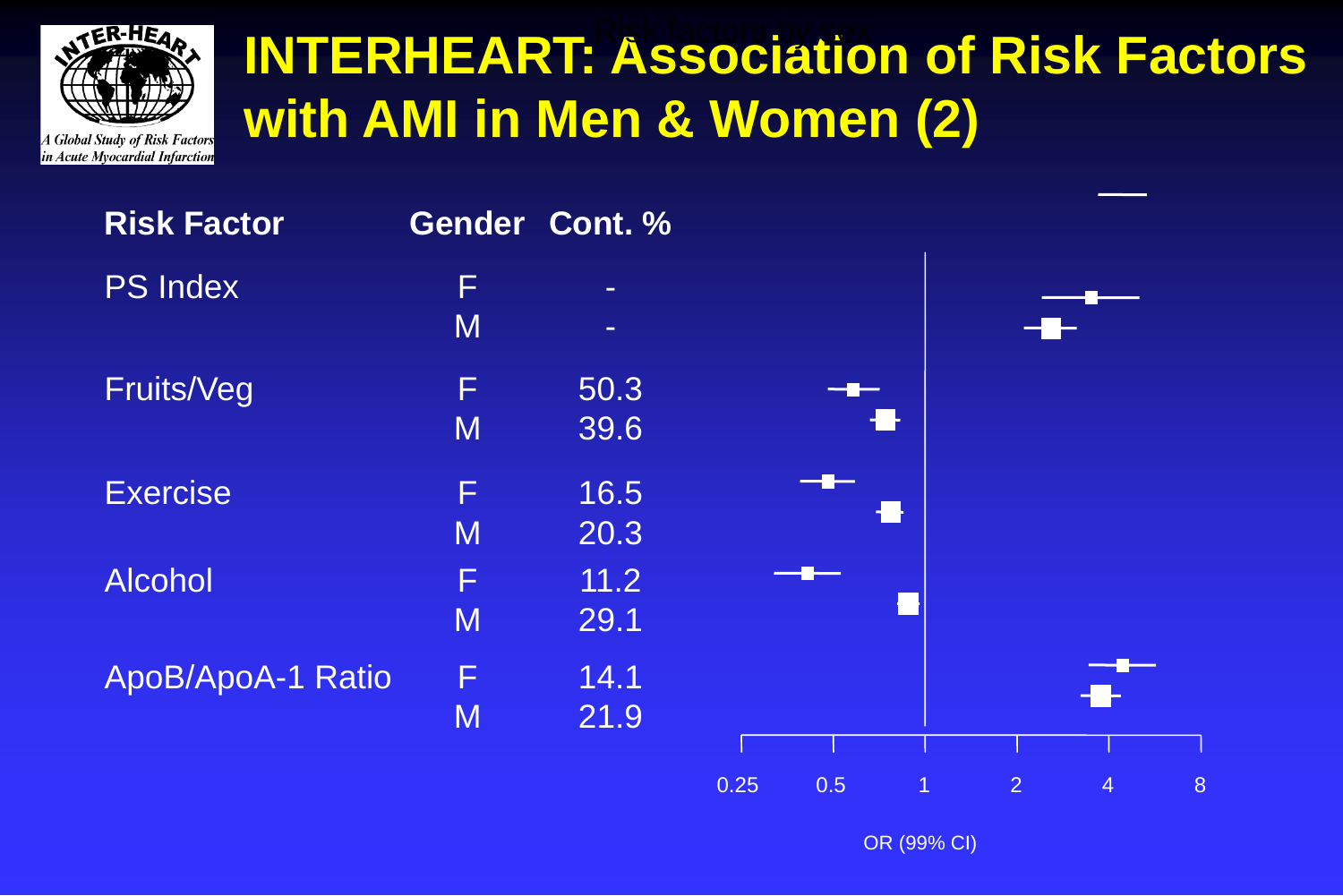

# **INTERHEART: Summary**

- 1. Nine simple risk factors are strongly associated with AMI worldwide.
- 2. These risk factors are even more important in the young, and their effects are consistent in men and women, and across all regions.
- 3. Abnormal Apo-B/ApoA-1 ratio and smoking are the most important risk factors and account for >2/3 of the PAR. All 9 risk factors account for >90% of the PAR globally and in most regions.

IMPLICATIONS: Implementing preventive strategies based on our current knowledge would avert the majority of premature CHD worldwide.